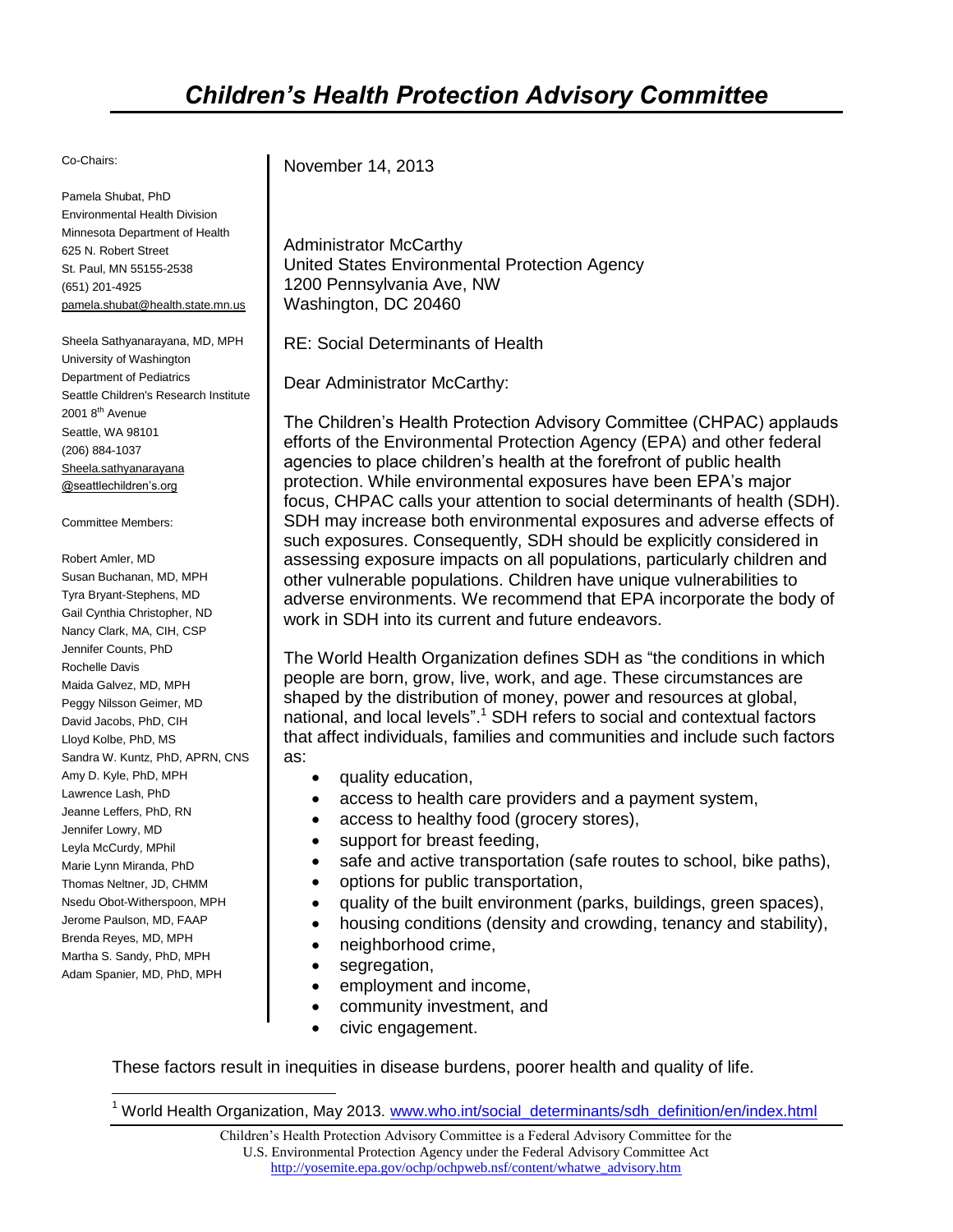Administrator McCarthy Page 2 November 14, 2013

It is important to clarify the relationship between environmental justice and SDH. Environmental justice, which is described in Executive Order 12898,<sup>2</sup> addresses inequities in the distribution of environmental hazards.<sup>3</sup> The body of work in environmental justice advances health equity in response to the disproportionate environmental exposures faced by communities that differ because of race, color, national origin or income. In contrast, the broader SDH framework  $\cos$  considers nonchemical stressors<sup>4</sup> that affect communities. The SDH of a specific community may drive the need for alternative, proactive strategies when implementing actions to reduce environmental exposures. EPA could increase its effectiveness in reducing adverse environmental health impacts by incorporating SDH in assessing environmental health risks and outcomes.

This letter offers recommendations to EPA to broaden its approach in all activities, including environmental justice, by considering SDH in EPA decisions and actions. This new approach will require greater levels of inter-agency collaboration because agencies other than EPA may have data and knowledge of social hazards (i.e., nonchemical stressors), and may have greater understanding and ability to recommend and implement effective interventions. This new approach will also require greater community involvement. Engaged communities are critical to increasing the impact and effectiveness of EPA's work on SDH and environmental exposures. For more detailed information please see *Appendix A: The Importance of Social Determinants of Health for Children.*

The CHPAC was asked by EPA Office of Children's Health Protection (OCHP) to address the following charges:

- 1. What approaches must EPA take in order to ensure that currently existing environmental interventions and children's health messages yield the greatest benefits for communities struggling under multiple stressors of social determinants of health?
- 2. What kinds of steps can we take to maximize community reception and to better meet children's community environmental health needs constructively?
- 3. EPA is looking for lessons from the local level, based on experiences of CHPAC members, to help EPA to build an effective and useful approach to integrate protective measures for children's health into communities experiencing a disparate burden of asthma, lead poisoning, pesticide and chemical exposures.

 2 Presidential Executive Order 12898 on Environmental Justice, February 1994. [http://www.epa.gov/fedfac/documents/executive\\_order\\_12898.htm](http://www.epa.gov/fedfac/documents/executive_order_12898.htm)

 $3$  Environmental justice is the fair treatment and meaningful involvement of all people regardless of race, color, national origin, or income with respect to the development, implementation, and enforcement of environmental laws, regulations, and policies. EPA has this goal for all communities and persons across this Nation. It will be achieved when everyone enjoys the same degree of protection from environmental and health hazards and equal access to the decision-making process to have a healthy environment in which to live, learn, and work. Available at: [www.epa.gov/environmentaljustice](http://www.epa.gov/environmentaljustice)

<sup>&</sup>lt;sup>4</sup> EPA's cumulative risk framework includes among nonchemical stressors community level factors (such as the built environment and the social environment) as well as individual level factors (stressors and buffers including social support, psychosocial stressors, reproductive events, health behaviors and many others). The framework and references and links to additional resources on which the framework is based can be accessed at: [http://www.epa.gov/ncer/rfa/2009/2009\\_star\\_cumulative\\_risk.html.](http://www.epa.gov/ncer/rfa/2009/2009_star_cumulative_risk.html)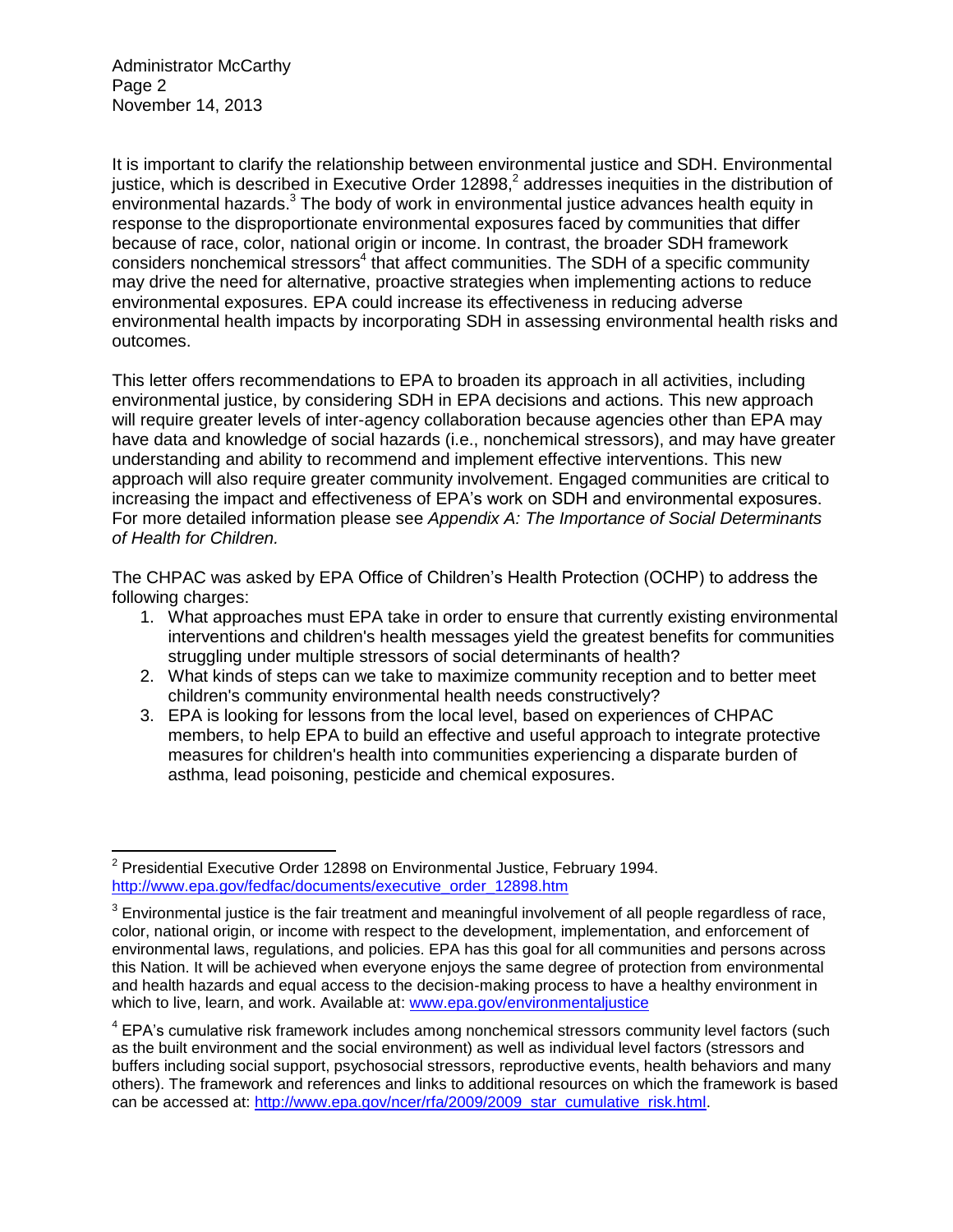Administrator McCarthy Page 3 November 14, 2013

CHPAC consulted with experts in the fields of environmental justice and SDH within and outside of EPA to learn more about the effects of SDH on environmental health outcomes among children as we considered these charges. Those consultations, a review of the scientific literature, and a review of relevant national policies and strategies informed and affirmed CHPAC's conviction that SDH plays a critical role in determining the impact of the environment on children's health and that SDH needs to be considered in agency deliberations and decisionmaking.

#### **Charge 1: What approaches must EPA take in order to ensure that currently existing environmental interventions and children's health messages yield the greatest benefits for communities struggling under multiple stressors of social determinants of health?**

CHPAC's response to this charge is twofold; interagency strategies and research needs.

### **Interagency strategies and interdisciplinary approaches will yield the greatest benefits**

SDH affect the health and welfare of our nation, especially our children. Interagency strategies to address children's health, such as the asthma work undertaken by the President's Task Force on Environmental Health Risks and Safety Risks to Children, demonstrate the importance of collaborative approaches in the protection of the health of children. While these national activities are promising, CHPAC finds that even more attention to SDH is needed so that there is greater understanding of the extent to which non-chemical stressors increase children's vulnerability to harmful exposures (see *Appendix A).*

#### **Recommendation 1**

EPA should:

- Incorporate SDH in all programs, policies and regulatory efforts across all offices of the agency.
- Issue quidance for incorporating SDH into the development of environmental assessments and environmental impact statements under National Environmental Policy Act of 1969 (Public Law 91-190).<sup>5</sup>
- Use an interagency approach to assure that environmental interventions yield the greatest benefits for all communities that are burdened with multiple stressors.
- Promote consistent children's health and safety messages across federal, state and local agencies among communities with multiple stressors.
- Develop, recommend, or adopt metrics that groups could use to link SDH and health outcomes (e.g., Association of Maternal and Child Health Programs Life Course Indicators<sup>6</sup>).

### **Recommendation 2**

EPA should promote models and best practices for incorporating SDH in environmental assessments (e.g., environmental impact statements). CHPAC recommends Health Impact

 $\overline{\phantom{a}}$ <sup>5</sup> National Environmental Policy Act of 1969, December 31, 2000. Available at: <http://www.epw.senate.gov/nepa69.pdf>

 $6$  Association of Maternal & Child Health Programs. Available at: <http://www.amchp.org/programsandtopics/data-assessment/Lists/LifeCourseIndicators/AllItems.aspx>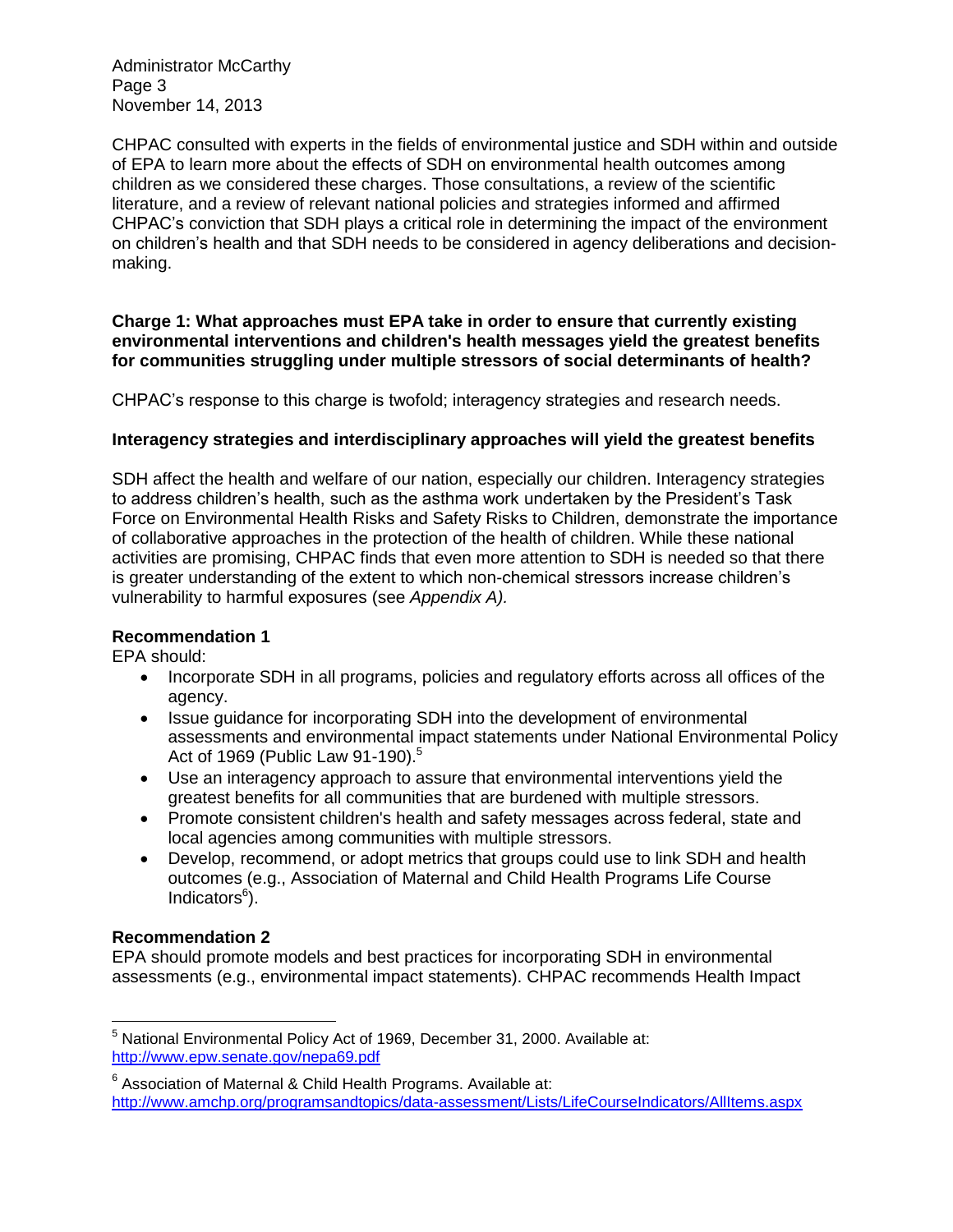Administrator McCarthy Page 4 November 14, 2013

Assessment (HIA) as one tool that specifically incorporates SDH (See *Appendix B: Research Addressing Social Determinants of Children's Health*).

Specific recommendations for the HIA tool include the following:

- Improve and enhance the use of HIAs by clearly defining the social determinants of health that can be included in an HIA.
- Provide data for decision makers on the links between SDH and environmental health impacts.
- Promote population-or community-specific HIAs to promote dialog and provide direction for identifying non-chemical stressors and the ways in which communities incorporate this information into exposure and risk management decisions.
- **Strongly support, at the community level<sup>7</sup>, the use of HIA techniques to better address** the cumulative impact of SDH and environmental hazards that will inform risk management decision-makers.

#### **Research needs to address interactions among critical environmental and social determinants of health**

CHPAC sees a need for continued research in the combined effect of stresses related to children's physical/social conditions and chemical/immunological/pathogenic environmental hazards (see *Appendix B*). However, CHPAC does not anticipate that every hazard can be or should be studied in combination with every SDH. Instead, CHPAC considers that the most practical steps for EPA may include: identifying a few, broad categories of stress (both social and environmental); developing and testing hypotheses that demonstrate the cumulative (additive or synergistic) effects of environmental and social stresses; and proposing and implementing methods to account for the combined effects of social stressors and environmental exposures when definitive studies are not yet available to accurately describe cumulative effects. With respect to cumulative risk assessment (CRA), there is a need for EPA to consider the contribution that non-chemical stressors exert on adverse outcome pathways (AOP), because high-throughput screening and AOP models will likely be a key component of future research on CRA. As these new methods evolve, other methods to combine chemical and non-chemical stressors in risk management decision-making are needed.

### **Recommendation 3**

EPA should:

- Conduct and/or support research to expand understanding of categories of stress, cumulative impacts of stressors, and incorporate non-chemical stress into adverse outcome pathway (AOP) models.
- Integrate an SDH focus into the Office of Research and Development (ORD) strategic research plans.
- Require EPA applicants to explicitly describe their approach to incorporating SDH into their research or explain why SDH is not applicable to their work.

 $\overline{\phantom{a}}$ 7 From EPA: "*Community* refers to a group of people that share a common characteristic or characteristics, for example, ethnicity, socioeconomic status, or geographic location." See: http://www.epa.gov/ncer/rfa/2009/2009\_star\_cumulative\_risk.html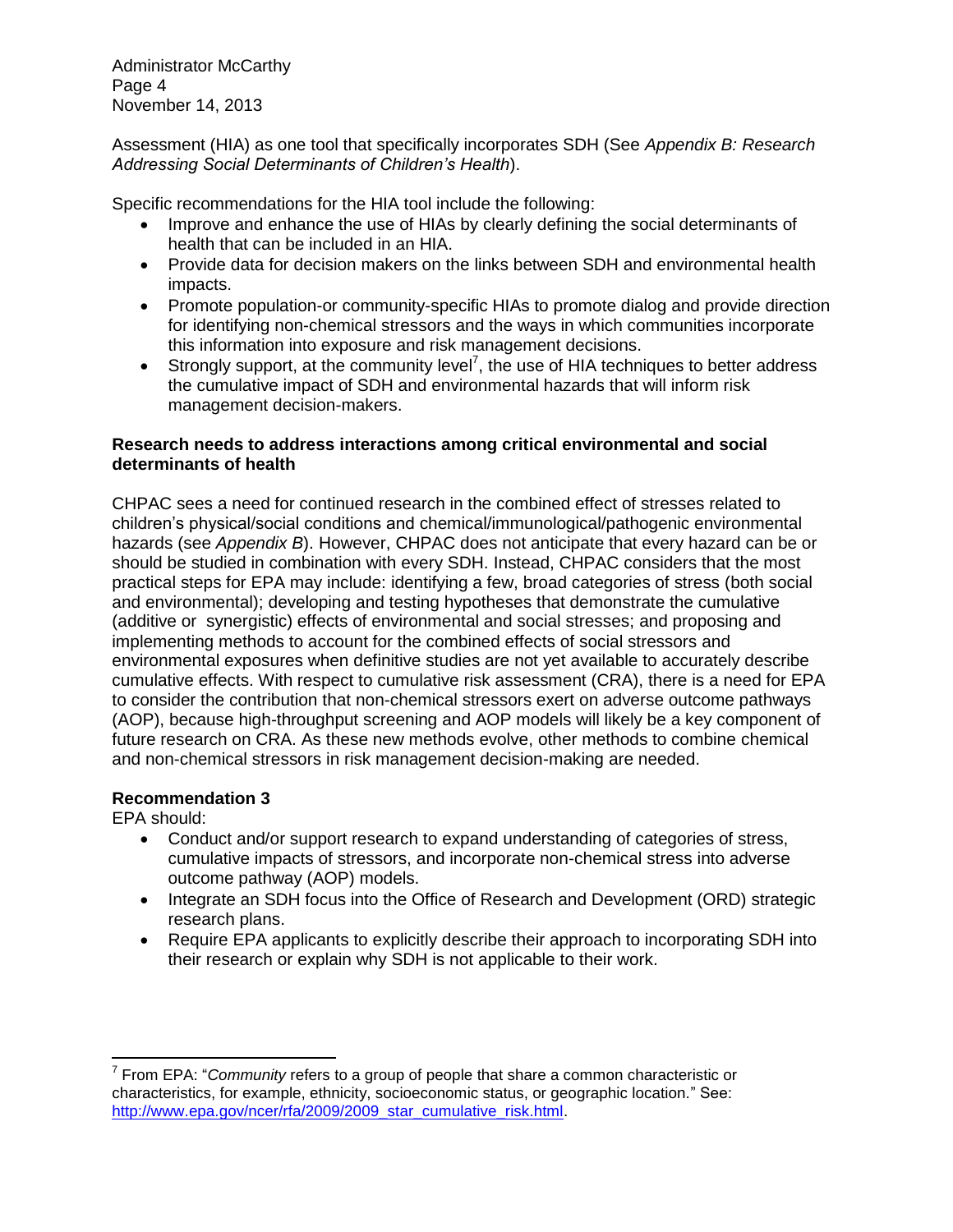Administrator McCarthy Page 5 November 14, 2013

#### **Charge 2: What kinds of steps can we take to maximize community reception and to better meet children's community environmental health needs constructively?**

#### **Community engagement will maximize change**

Disadvantaged communities are most affected by environmental hazards and stressors. Although EPA has given guidance in the past to communities and industry through its website, webinars and documents, this often does not reach those who are most vulnerable. CHPAC encourages EPA to take a more active role through its leadership at the regional level to meaningfully engage communities in order to increase their awareness and preparedness for potential harmful exposures to pollutants and toxicants. EPA's funding mechanisms should identify opportunities for grantees to address SDH through community engagement at the local, regional and national level.

#### **Recommendation 4**

EPA's funding mechanisms should identify opportunities for grantees to address SDH at the local, regional and national level.

EPA should:

- Require regional EPA partners to account for SDH in working with communities.
- Engage grass roots organizations that work with disadvantaged communities to address SDH.
- Require that all groups working under grants aimed at children and the environment (e.g., EPA/NIEHS Children's Environmental Health and Disease Prevention Research Centers (Children's Centers), Pediatric Environmental Health Specialty Units (PEHSUs)) partner with vulnerable communities and take into account the SDH for these communities.
- Require each grantee to report evidence of how social determinants are used to determine research and programming.
- Follow up with grantees to get feedback on successes and lessons learned.
- Make the findings and outcomes from each grant available on publically available websites.
- Compile the best evidence from past research to document the effectiveness of community interventions aimed at SDH.
- Optimize the use of PEHSUs as liaisons between the EPA, Children's Centers, and the community to aid in addressing SDH as they relate to children's health.

#### **Recommendation 5**

EPA should develop guidance to help communities use SDH as part of their efforts to reduce adverse environmental health outcomes among children. This guidance should be developed using processes similar to those used by EPA in developing its school siting guidance. This guidance should be based on examples of successful integration of SDH into community programs, projects and research, and should be developed in collaboration with community leaders.

The guidance should include or address the following:

- Training of EPA staff.
- Dissemination of health information to the public.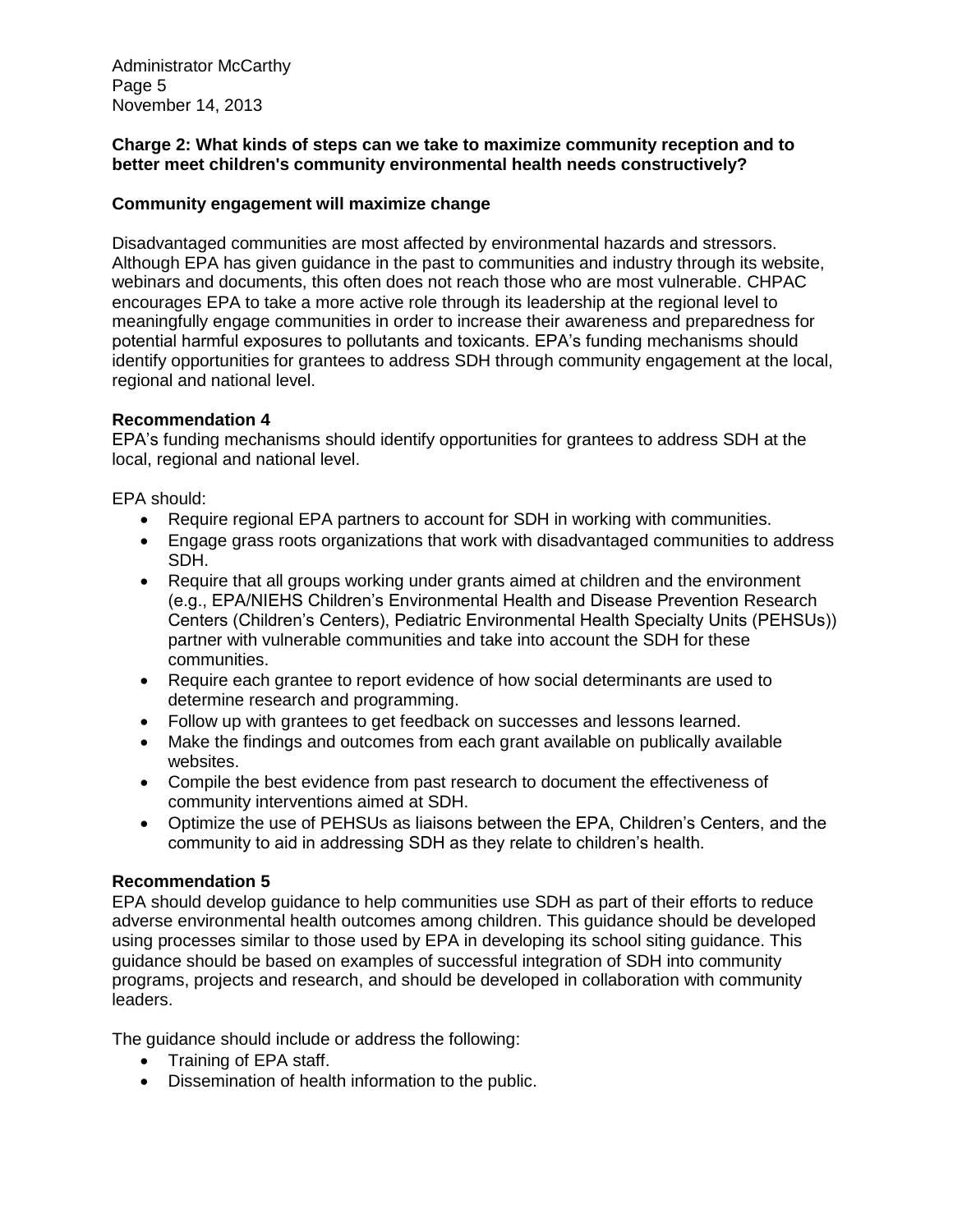Administrator McCarthy Page 6 November 14, 2013

- Identification, engagement and education of leaders in vulnerable communities regarding environmental exposures and how to effectively advocate for enforcement of environmental laws utilizing innovative methods such as participatory photography (photovoice) and environmental health kiosks in community settings.
- Partnering with community agencies such as community-based organizations, faithbased organizations, and schools to disseminate information regarding potential environmental exposures.
- Monitoring the continuum of engagement of each community with the goal of advancing to shared leadership.
- Facilitating interaction between community members and private resources/agencies in order to expedite protection from exposures (e.g., removal of environmental toxicants).
- Measurement of results in communities and how interventions affect health outcomes in the long run.
- Development of resources for communities that showcase the most effective models to address environmental stressors in the home, school, workplace and community.

#### **Charge 3: EPA is looking for lessons from the local level, based on experiences of CHPAC members, to help EPA to build an effective and useful approach to integrate protective measures for children's health into communities experiencing a disparate burden of asthma, lead poisoning, pesticide and chemical exposures.**

#### **Lessons learned will assist other communities**

Lessons from the local level will help EPA determine core principles, recommendations for technical assistance, and other key resource allocation decisions to help protect vulnerable children and their families. CHPAC members have identified successful projects (*Appendix C: Examples of Local Communities that Addressed both Environmental and Social Determinants of Children's Health*) that have tailored environmental health interventions for disadvantaged or otherwise socially unique communities to address children's environmental exposures. Both the Harlem Children's Zone A.I.R. Harlem Project in New York City and Place Matters, a national initiative that engages cross-sector leaders, are grounded in SDH. The examples provided in *Appendix C* reflect the need for and nature of community leadership, organizational structures and capacity, effective partnerships, neighborhood mobilization and civic engagement strategies. All increase local capacity for effective action at the community level. Disparate burdens of asthma, lead poisoning, pesticide and chemical exposure are associated with poverty (urban and rural) and racial residential segregation, as wells as with barriers to safe and healthy housing, good air quality, healthy affordable food, health care, and appropriate transportation. These social and environmental factors must be addressed within local power and resource contexts. As a result, most of the examples of effective models reflect core principles and methods for raising awareness, assessing impact, forming key partnerships, increasing citizen efficacy and empowerment, and are coupled with strategy and skill development.

CHPAC was involved in EPA's work on school siting guidance, and has been following EPA's development of environmental justice guidance. Both are valuable tools for communities and both are based heavily on lessons learned in communities.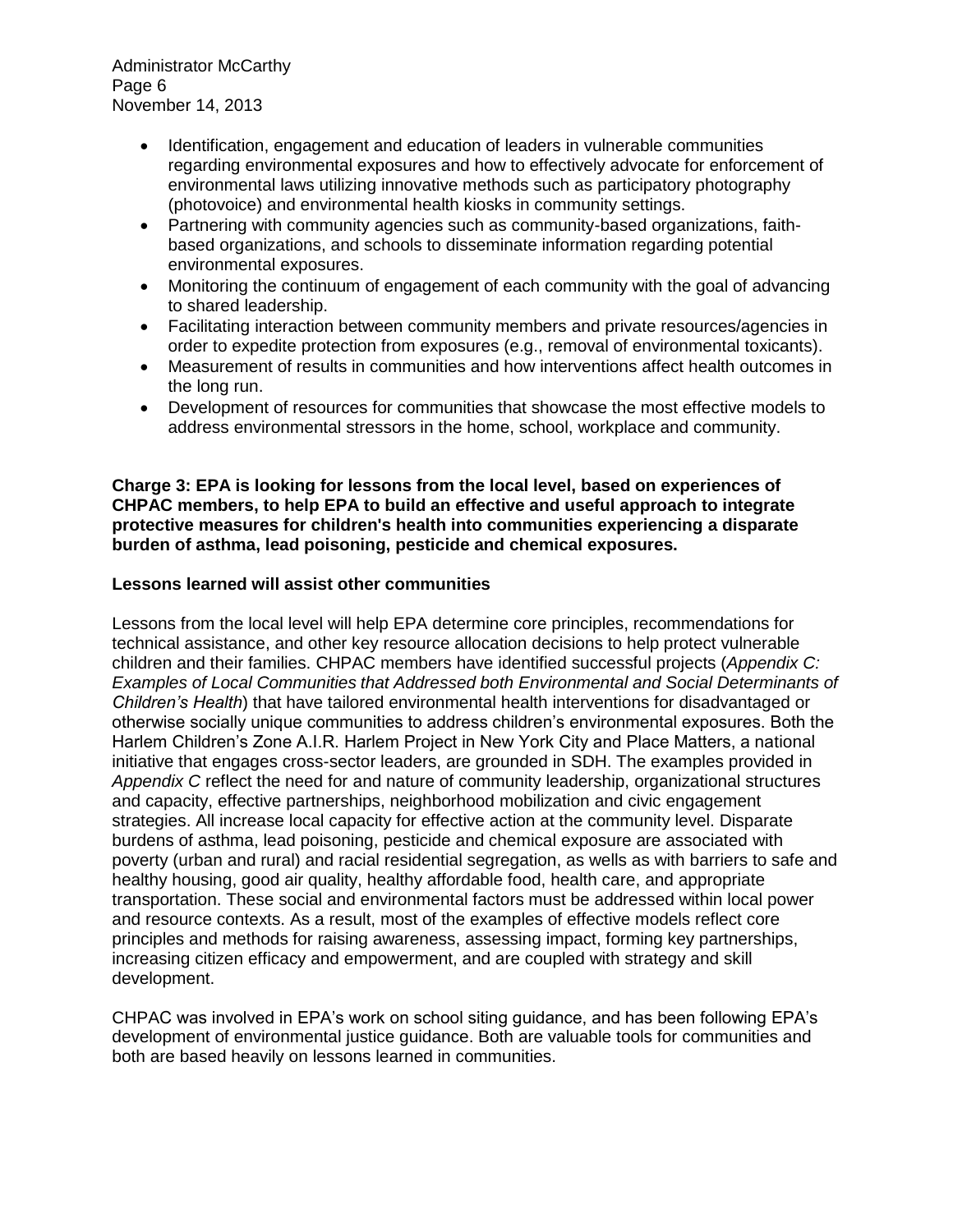Administrator McCarthy Page 7 November 14, 2013

#### **Recommendation 6:**

EPA should:

- Identify community metrics of success (e.g., Partnerships for Environmental Public Health programs developed by NIEHS<sup>8</sup>) that measure not only health outcomes (such as decrease in asthma hospital admissions) but also social capital such as community empowerment, voice in decision making, collaboration with policy makers, and engagement in environmental protection.
- Compile the best evidence from programs that are effective in achieving positive health outcomes and community success metrics.
- Disseminate lessons learned from interagency, public, and private programs that successfully integrate SDH into community programs, projects and research to improve health outcomes.

#### **Summary**

CHPAC recommends that EPA integrate SDH across the agency in environmental research and development, decision-making, guidance, and policy implementation. CHPAC feels strongly that environmental stressors can be more effectively addressed by simultaneous consideration of social determinants and social stressors that affect individuals and communities. CHPAC recognizes that the incorporation of SDH in the responsibilities of the EPA has not been clearly defined and will be challenging. However, we believe that adding this component to EPA activities and decision-making will broaden and enhance EPA's effectiveness.

Thank you for your commitment to children's environmental health.

Sincerely,

amela.

CHPAC Co-Chair CHPAC Co-Chair

**Attachments** 

 $\overline{\phantom{a}}$ 

Pamela Shubat, Ph.D. Sheela Sathyanarayana, M.D., M.P.H.

Appendix A: The Importance of Social Determinants of Health for Children Appendix B: Research Addressing Social Determinants of Children's Health Appendix C: Examples of Local Communities that Addressed both Environmental and Social Determinants of Children's Health

cc: Jackie Mosby, Acting Director, Office of Children's Health Protection Mathy Stanislaus, Assistant Administrator, Office of Solid Waste and Emergency Response Matthew Tejeda, Director, Office of Environmental Justice

<sup>&</sup>lt;sup>8</sup> Partnerships for Environmental Public Health. Available at: <http://www.niehs.nih.gov/research/supported/dert/sphb/programs/peph/>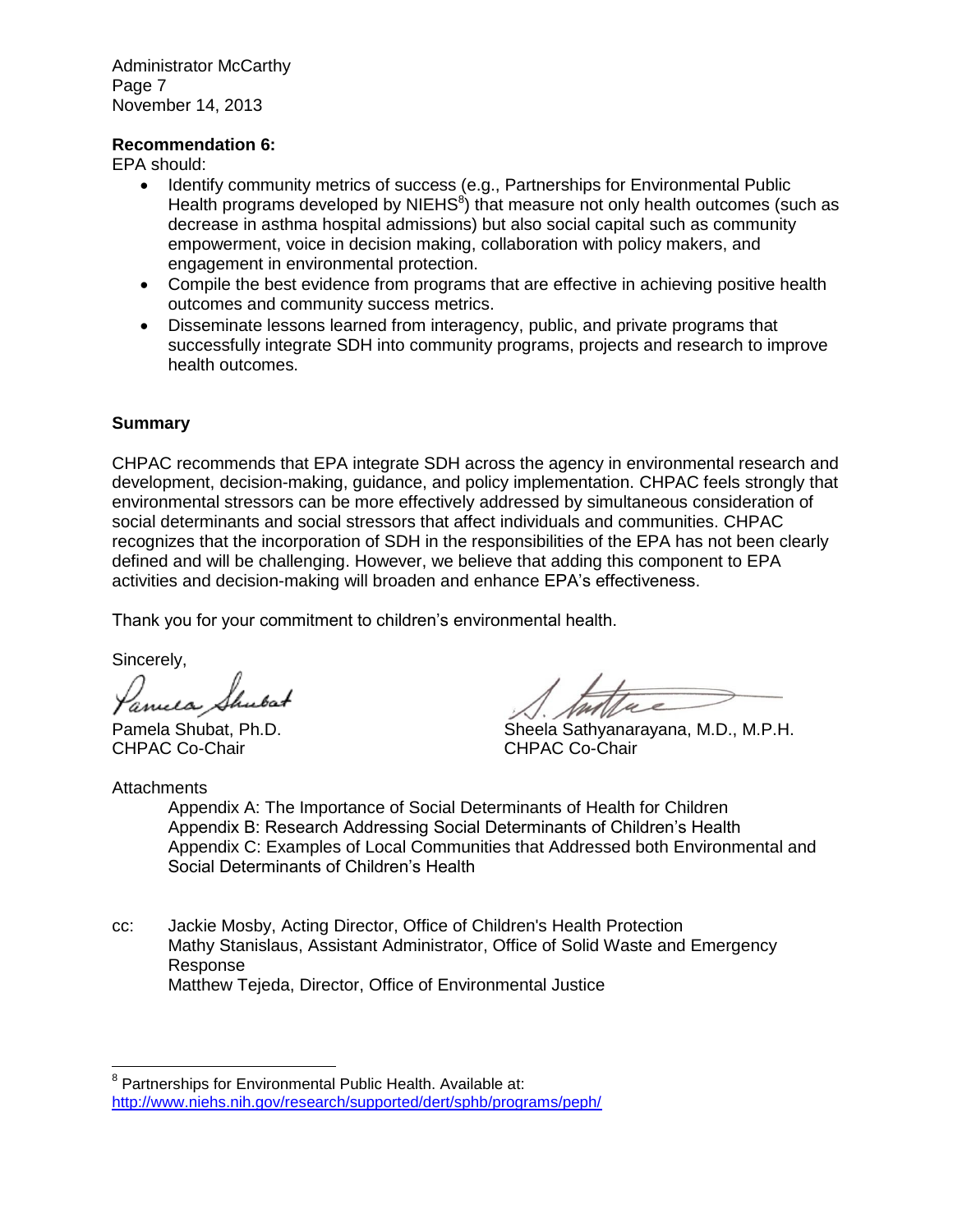#### **CHPAC Social Determinants of Health Letter to Administrator McCarthy**

### **Appendix A**

#### **The Importance of Social Determinants of Health for Children**

### **Background**

Environmental science examines risk using the best evidence from careful identification of environmental stressors, toxicology, and modeling. Recent research suggests that unless risk assessment, risk management and human health protection include social and psychological factors that often magnify risk, human populations will face increasingly adverse health outcomes. According to the World Health Organization, "The social determinants of health are the conditions in which people are born, grow, live, work and age. These circumstances are shaped by the distribution of money, power and resources at global, national and local levels" (WHO 2013). The social determinants of health are commonly referred to as environments where people live, labor, learn, pray, and play. These environments, in turn, are impacted by biological, chemical and social factors and these, in turn, lead to disparities in health.

### **Children's Vulnerability**

It is well documented that children are particularly vulnerable to environmental stressors because they have specific developmental, behavioral and physical factors that differ from adults. Mounting scientific evidence indicates that prenatal exposures may result in disease or disability during childhood or even adulthood. Likewise, children who are exposed to environmental stressors may suffer lifelong neurological and respiratory effects and may be more likely to develop certain cancers. More recent evidence links childhood exposures to adult onset disease. Due to physiological factors such as more rapid respiratory rates, less developed excretory systems, types of exposures, and diet, children are more at risk for adverse outcomes from chemical exposures. Further, developmental factors such as crawling on floors, hand to mouth behavior and indoor air exposures, increase the likelihood of their exposure to harmful chemicals. Children lack the ability to alter their environments and reduce their exposures to hazardous chemicals. Their cumulative risk often results from exposures both inside and outside their homes.

#### **Social Determinants**

Social determinants are implicated as factors that magnify risk for children. Children of economically disadvantaged families are more likely to live in neighborhoods with higher levels of contaminants, to attend schools, and day care where there may be higher levels of contamination, and to play in playgrounds built upon or located near toxic sites. Their parents are more likely to be employed in settings where there are toxic substances used that can come home on their clothes and personal items. As noted in the President's Task Force on Environmental Risks and Safety Risks to Children May 2012 Report Coordinated Federal Action Plan to reduce Racial and Ethnic Asthma Disparities (EPA 2012) both medical care factors such as limited access to quality health care, fragmented care, lower levels of health literacy and cost as well as physical and psychosocial environmental factors such as higher levels of chronic stress, acute exposures to violence and competing priorities related to housing and food contribute to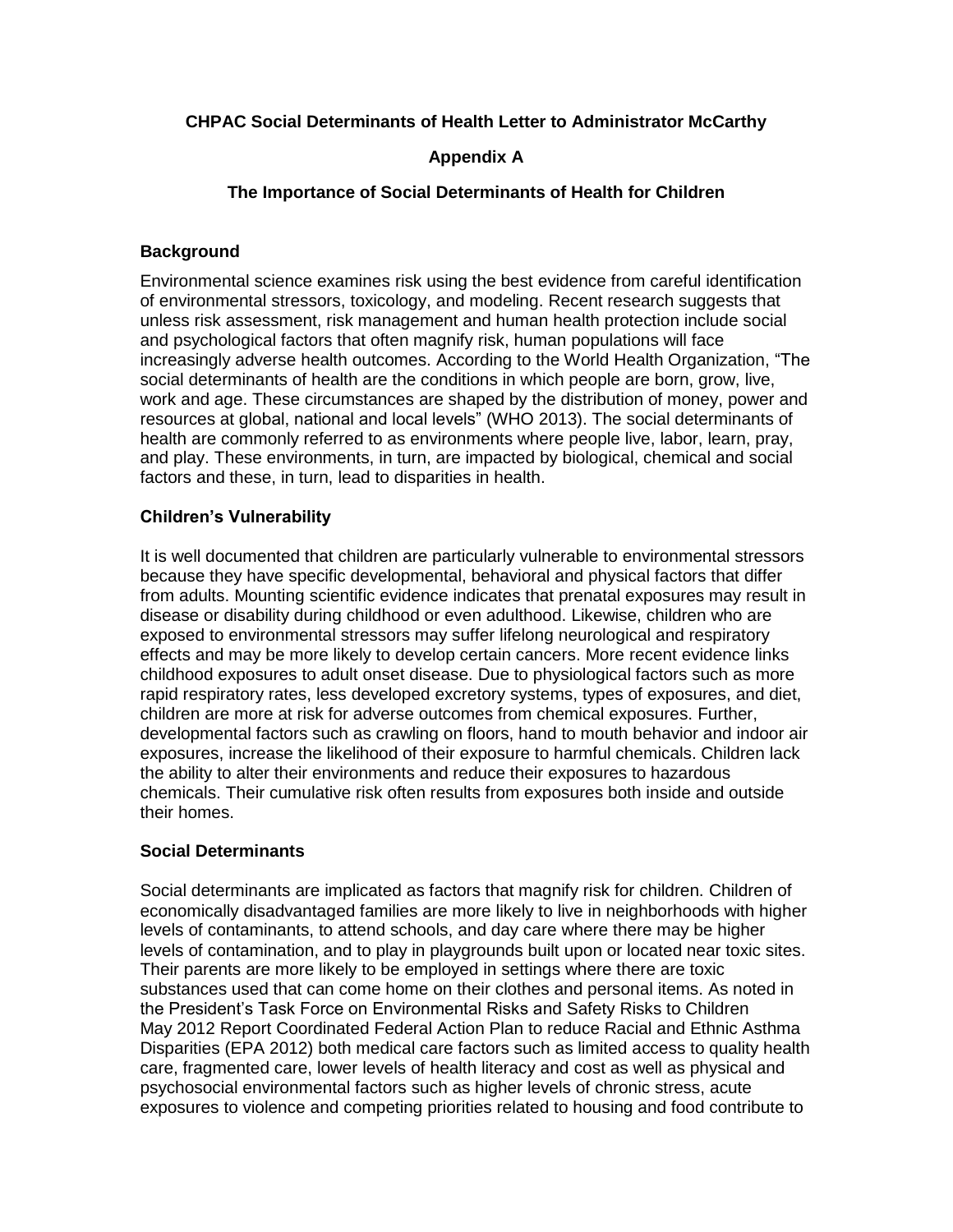asthma disparities. In this action plan, recommendation *4.2 Establish priorities and collaborations for research across federal agencies to test interventions that may prevent the onset of asthma and reduce disparities in the incidence of asthma* includes the need for research to address the role of cultural and social determinants. In 2013, the Centers for Disease Control and Prevention (CDC) examined health disparities and inequalities for the purpose of raising awareness of differences among groups regarding selected health outcomes and health determinants and to prompt actions to reduce disparities (CDC 2013). Recent research as noted in Appendix B examines the relationship between social stressors and environmental health outcomes.

#### **Non-Chemical Stressors**

The social determinants of health address non-chemical stressors that serve to exacerbate the effects of exposure to environmental hazards. In 2009, EPA's Science to Achieve Results (STAR) grants program issued a funding opportunity to assess risks from multiple stressors by 1) the development of analytical techniques for the analysis of disparate data for cumulative risk assessments and 2) to evaluate the combined effects of non-chemical and chemical stressors. In that request for applications, an environmental stressor is defined as "chemical, physical, biological, or social entity that can cause an adverse response to humans" (EPA 2009). EPA's funding opportunity discussion uses the non-chemical stressors framework developed by Morello-Frosch and Shenassa (Morello-Frosch and Shenassa, 2006). This framework identifies community level factors (the built environment and the social environment) as well as individual level factors (stressors and buffers such as social support, poverty/socioeconomic status, working conditions/occupational health, nutritional status/diet, psychosocial stressors, health care access, reproductive events and health behaviors) to identify the impact of chronic individual stress, and both chemical and nonchemical stressors upon health. Built environmental factors include land use/zoning and housing quality. Social factors include civic engagement/political empowerment, poverty concentration, access to services, food security, regulatory enforcement activities, neighborhood quality and social capital. Community level factors have been implicated as factors that affect individual level stress factors that can affect human response to chemical stressors.

#### **National Strategies to Address SDH**

Increasingly, national attention has been focused upon the impact of social determinants of health by federal agencies and national strategies such as Healthy People 2020, a product of the US Department of Health and Human Services Secretary's Advisory Committee on National Health Promotion and Disease Prevention Objectives; National Institute for Minority Health and Health Disparities (NIMHD); the National Partnership for Action to End Health Disparities; and the National Prevention Council. The Secretary's Advisory Committee on National Health Promotion and Disease Prevention Objectives explicitly states that the Healthy People 2010 goals "address the environmental factors that contribute to our collective health and illness by placing particular emphasis on the determinants of health". Their recommendation to reduce inequalities in the social environment, such as access to healthful foods, parks and transportation, can facilitate healthy behaviors as well as address these social determinants (Healthy People 2020). The National Prevention Council's National Prevention Strategy specifically calls for improved air, water and land quality as well as safe housing and neighborhoods (NPC 2011). In 2009, the National Association of County and City Health Officials published a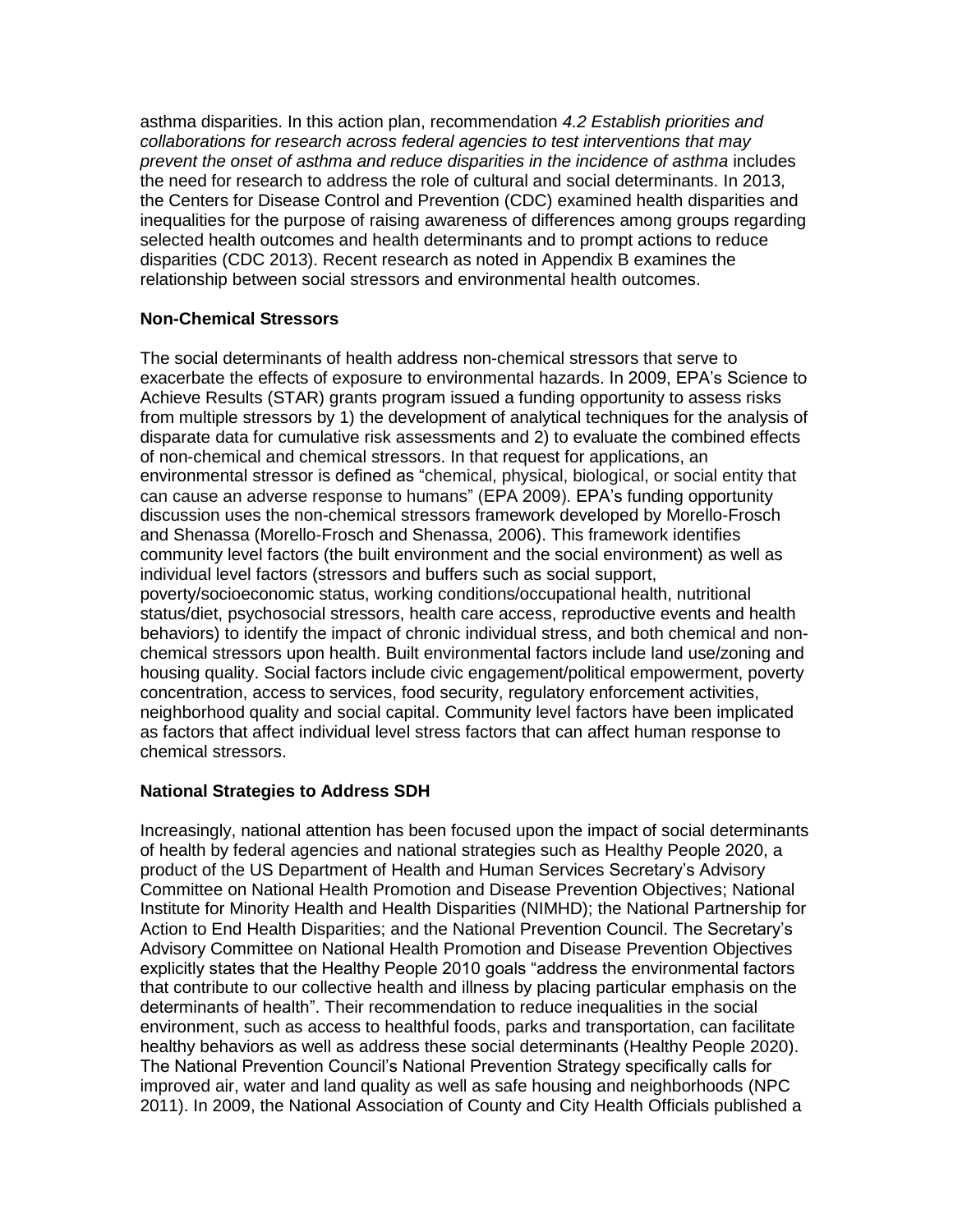policy statement to support the World Health Organization Commission on Social Determinants of Health report *Closing the Gap in a Generation: Health Equity through Action on the Social Determinants of Health and their implementation* (NACCHO 2009). In 2012, the Department of Health and Human Services (DHHS) issued the Environmental Justice Strategy and Implementation Plan that sets goals to address environmental justice in order to reduce health disparities. In their plan they incorporate the social determinants of health into their definition of environment noting that physical and social environments, as well as their interactions are a leading determinant of health and well-being (USDHHS 2012). Other efforts to address social determinants exist as well and collectively these examples demonstrate the growing support for the incorporation of SDH across national agendas.

### **Environmental Justice and SDH**

EPA's commitment to environmental justice supports the need to address the disproportionate disease burdens that racial/ethnic minority, indigenous and low-income populations face in the United States (Nweke et al., 2011). To address fair treatment and meaningful involvement requires engagement with communities and a broad approach to social factors that contribute to inequities. While environmental justice advances health equity through response to the unfair distribution of chemical exposures in communities, using a SDH approach increases the likelihood that inequities are considered proactively for decision-making processes.

### **References**

CDC 2013. Centers for Disease Control and Prevention Morbidity and Mortality Weekly Report. CDC Health Disparities and Inequalities Report-United States, 2013. MMWR Supplement 62(3), November 22, 2013 (189 pages) [http://www.cdc.gov/mmwr/preview/ind2013\\_su.html](http://www.cdc.gov/mmwr/preview/ind2013_su.html)

EPA 2009. Science to Achieve Results (STAR) grants program. [http://www.epa.gov/ncer/rfa/2009/2009\\_star\\_cumulative\\_risk.html](http://www.epa.gov/ncer/rfa/2009/2009_star_cumulative_risk.html)

EPA 2012. President's Task Force on Environmental Health Risks and Safety Risks to Children. Retrieved from http://www.epa.gov/childrenstaskforce/federal\_asthma\_disparities\_action\_plan.pdf

Morello-Frosch, R. & Shenassa, E. D., 2006. "The Environmental Riskscape and Social Inequality: Implications for Explaining Maternal and Child Health Disparities." Environmental Health Perspectives, 114(8):

NACCHO 2009. Health in all Policies (HiAP): A Path to Promoting Environmental Public Health. Retrieved from [http://www.naccho.org/topics/environmental/HiAP/upload/HiAP](http://www.naccho.org/topics/environmental/HiAP/upload/HiAP-one-page-FINAL.pdf)[one-page-FINAL.pdf](http://www.naccho.org/topics/environmental/HiAP/upload/HiAP-one-page-FINAL.pdf)

NPC 2011. National Prevention Council, *National Prevention Strategy*, Washington, DC: U.S. Department of Health and Human Services, Office of the Surgeon General, 2011.

Nweke OC, Payne-Sturges D, Garcia L, Lee C, Zenick H, Grevatt P, Sanders WH3rd, Case H, and Dankwa-Mullan I, 2011. Symposium on Integrating the Science of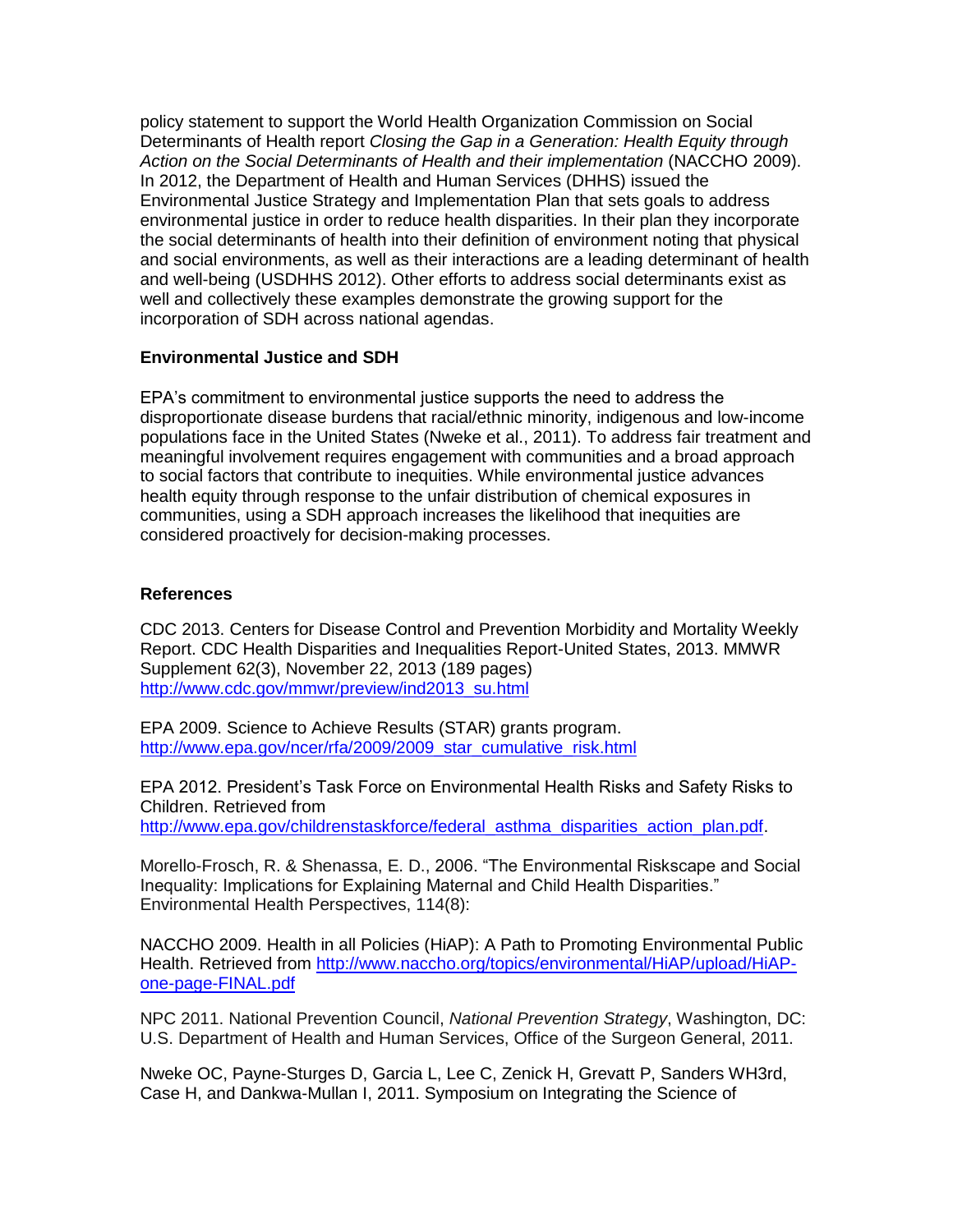Environmental Justice into Decision-Making at the Environmental Protection Agency: An Overview. American Journal of Public Health: December 2011, Vol. 101, No. S1, pp. S19-S26.

doi: 10.2105/AJPH.2011.300368

Healthy People 2020. Secretary's Advisory Committee on National Health Promotion and Disease Prevention Objectives, Healthy People 2020: An Opportunity to Address Social Determinants of Health in the U.S. <http://healthypeople.gov/2020/About/Advisory/PhaseI.pdf> and <http://healthypeople.gov/2020/about/DOHAbout.aspx>

USDHHS 2012. United States Department of Health and Human Services Environmental Justice Strategy and Implementation Plan. Washington, DC

WHO 2013. World Health Organization Social Determinants of Health [www.who.int/social\\_determinants/sdh\\_definition/en/index.html](http://www.who.int/social_determinants/sdh_definition/en/index.html)

#### **Additional CHPAC Resources**

#### **Publications:**

Boston Globe. 2013. IPM in public housing attributed to lower asthma rates in Boston. January 9, 2013. pp.3

Bromm, S.E. and Grevatt, P. 2012. Addressing children's health through reviews conducted pursuant to the National Environmental Policy Act and Section of the Clean Air Act. pp. 8

Morello-Frosch, R. and Lopez, R. Undated. The riskscape and the color line: Examining the role of segregation in environmental health disparities. Brown University Center for Environmental Studies. pp. 52.

[http://yosemite.epa.gov/ochp/ochpweb.nsf/content/Disparities1.htm/\\$file/Disparities1.pdf](http://yosemite.epa.gov/ochp/ochpweb.nsf/content/Disparities1.htm/$file/Disparities1.pdf)

Payne-Sturges, D. and Gee, G.C., 2006. National environmental health measures for minority and low-income populations: Tracking social disparities in environmental health. Environmental Research 102: 154-171.

[http://yosemite.epa.gov/ochp/ochpweb.nsf/content/Disparities2.htm/\\$file/Disparities2.pdf](http://yosemite.epa.gov/ochp/ochpweb.nsf/content/Disparities2.htm/$file/Disparities2.pdf)

Payne-Sturges, D. Sanders, W., Zenick, H. Wells, C. 2006. We cannot do it alone: Building a multi-systems approach for assessing and eliminating environmental health disparities. Editorial. Environmental Research 102: 141-145. [http://yosemite.epa.gov/ochp/ochpweb.nsf/content/Disparities5.htm/\\$file/Disparities5.pdf](http://yosemite.epa.gov/ochp/ochpweb.nsf/content/Disparities5.htm/$file/Disparities5.pdf)

Payne-Sturges, D., Gee, G. C. Crowder, K. Hurley, B.J., Lee, C., Morello-Frosch, R., Rosenbaum, A., Schulz, A., Wells, C., Woodruff, T., Zenick, H. 2006. Workshop summary: Connecting social and environmental factors to measure and track environmental health disparities. Environmental Research 102: 146-153. [http://yosemite.epa.gov/ochp/ochpweb.nsf/content/Disparities4.htm/\\$file/Disparities4.pdf](http://yosemite.epa.gov/ochp/ochpweb.nsf/content/Disparities4.htm/$file/Disparities4.pdf)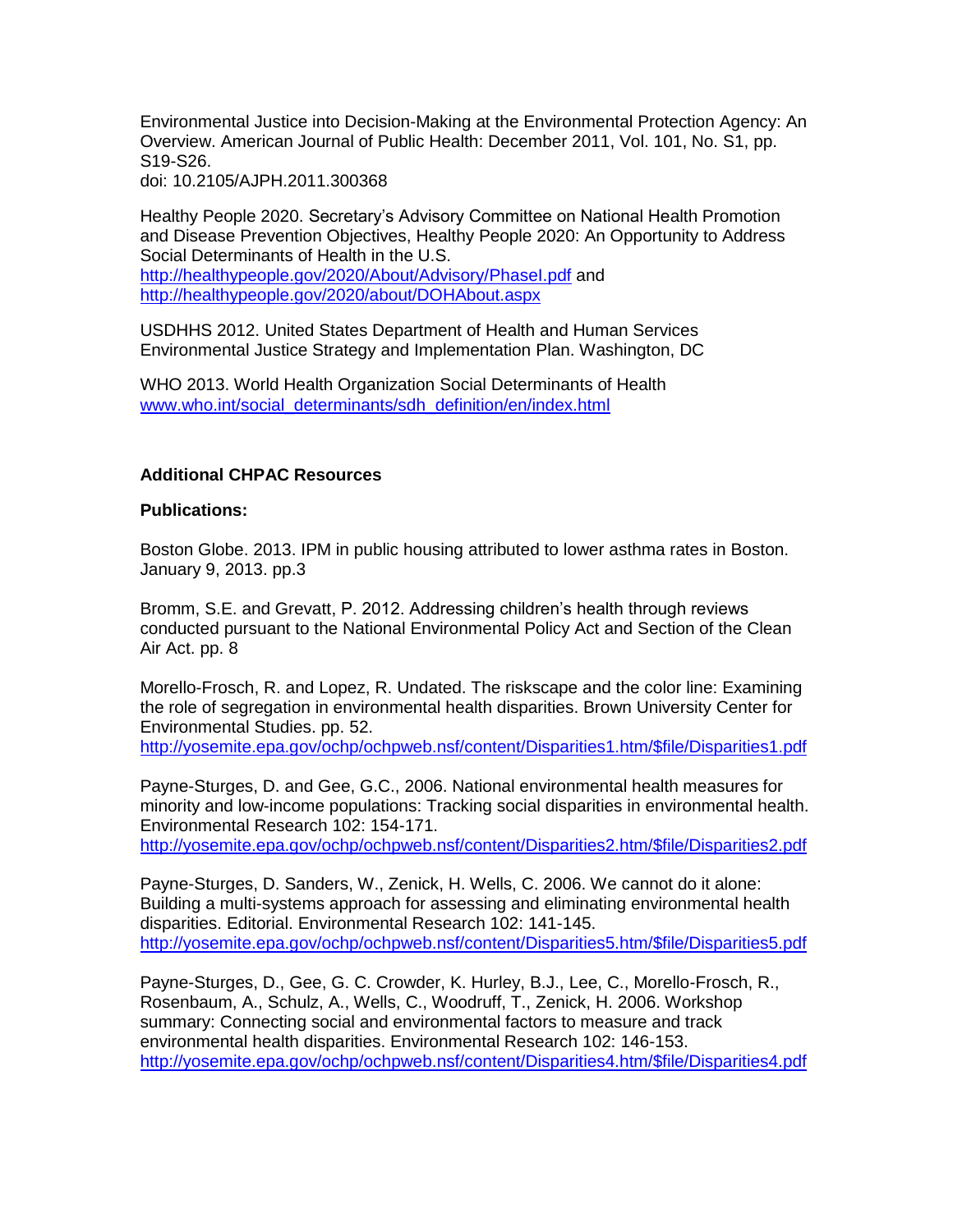Schulz, A and Northridge, M.E. 2004. Social determinants of health: Implications for environmental health promotion. Health Education and Behavior 31: 455-471.

Sexton, K. and Linder, S.H., 2011. Cumulative Risk Assessment for Combined Health Effects From Chemical and Nonchemical Stressors. American Journal of Public Health: December 2011, Vol. 101, No. S1, pp. S81-S88. doi: 10.2105/AJPH.2011.300118

Soobader, M., Cubbin, C., Gee, G.C., Rosenbaum, A. Laurenson, J. 2006. Levels of analysis for the study of environmental health disparities. Environmental Research 102: 172-180.

[http://yosemite.epa.gov/ochp/ochpweb.nsf/content/Disparities3.htm/\\$file/Disparities3.pdf](http://yosemite.epa.gov/ochp/ochpweb.nsf/content/Disparities3.htm/$file/Disparities3.pdf)

#### **Websites and Multimedia:**

Environmental Health News. 2011. A look at EHN's environmental justice series. Special series: Pollution, poverty, people of color. Available at: [http://www.environmentalhealthnews.org/ehs/news/2012/pollution-poverty-people-of](http://www.environmentalhealthnews.org/ehs/news/2012/pollution-poverty-people-of-color-series-summary)[color-series-summary](http://www.environmentalhealthnews.org/ehs/news/2012/pollution-poverty-people-of-color-series-summary)

Environmental Health News. 2011. Stress  $+$  pollution  $=$  health risks for low-income kids. Special series: Pollution, poverty, people of color. Available at: [http://www.environmentalhealthnews.org/ehs/news/2012/pollution-poverty-and-people](http://www.environmentalhealthnews.org/ehs/news/2012/pollution-poverty-and-people-of-color-stress-day-3)[of-color-stress-day-3](http://www.environmentalhealthnews.org/ehs/news/2012/pollution-poverty-and-people-of-color-stress-day-3)

NIEHS. 2012. Partnerships for environmental public health (PEPH): Evaluation metrics manual. pp. 250. Available at:

[http://www.niehs.nih.gov/research/supported/assets/docs/a\\_c/complete\\_peph\\_evaluatio](http://www.niehs.nih.gov/research/supported/assets/docs/a_c/complete_peph_evaluation_metrics_manual_.pdf) [n\\_metrics\\_manual\\_.pdf](http://www.niehs.nih.gov/research/supported/assets/docs/a_c/complete_peph_evaluation_metrics_manual_.pdf)

NIEHS. 2012. Figure 7.4 NIEHS asthma research portfolio logic model. Partnerships for environmental public health (PEPH): Evaluation metrics manual. p. 206. [http://www.niehs.nih.gov/research/supported/assets/docs/j\\_q/peph\\_evaluation\\_metrics\\_](http://www.niehs.nih.gov/research/supported/assets/docs/j_q/peph_evaluation_metrics_manual_chapter_7.pdf) manual chapter 7.pdf

Unnatural Causes. 2008. Unnatural causes: Is inequality making us sick? [http://www.unnaturalcauses.org/.](http://www.unnaturalcauses.org/)

US EPA. 2013. America's Children and the Environment. Third Edition. January 25, 2013. pp. 412. [http://www.epa.gov/ace/publications/ace3-main\\_report.pdf](http://www.epa.gov/ace/publications/ace3-main_report.pdf)

US EPA. 2012. Environmental justice from a physician's perspective. Environmental justice in Action. Available at: [http://blog.epa.gov/ej/2012/09/environmental-justice-from](http://blog.epa.gov/ej/2012/09/environmental-justice-from-a-physicians-perspective/)[a-physicians-perspective/](http://blog.epa.gov/ej/2012/09/environmental-justice-from-a-physicians-perspective/)

US EPA. 2012. Environmental justice small grants program. Environmental Justice. Available at:<http://www.epa.gov/environmentaljustice/grants/ej-smgrants.html>

US EPA. 2013. Designing healthier communities for healthier children. Office of Children's Health Protection. Available at: <http://yosemite.epa.gov/ochp/ochpweb.nsf/content/nphw2006.htm>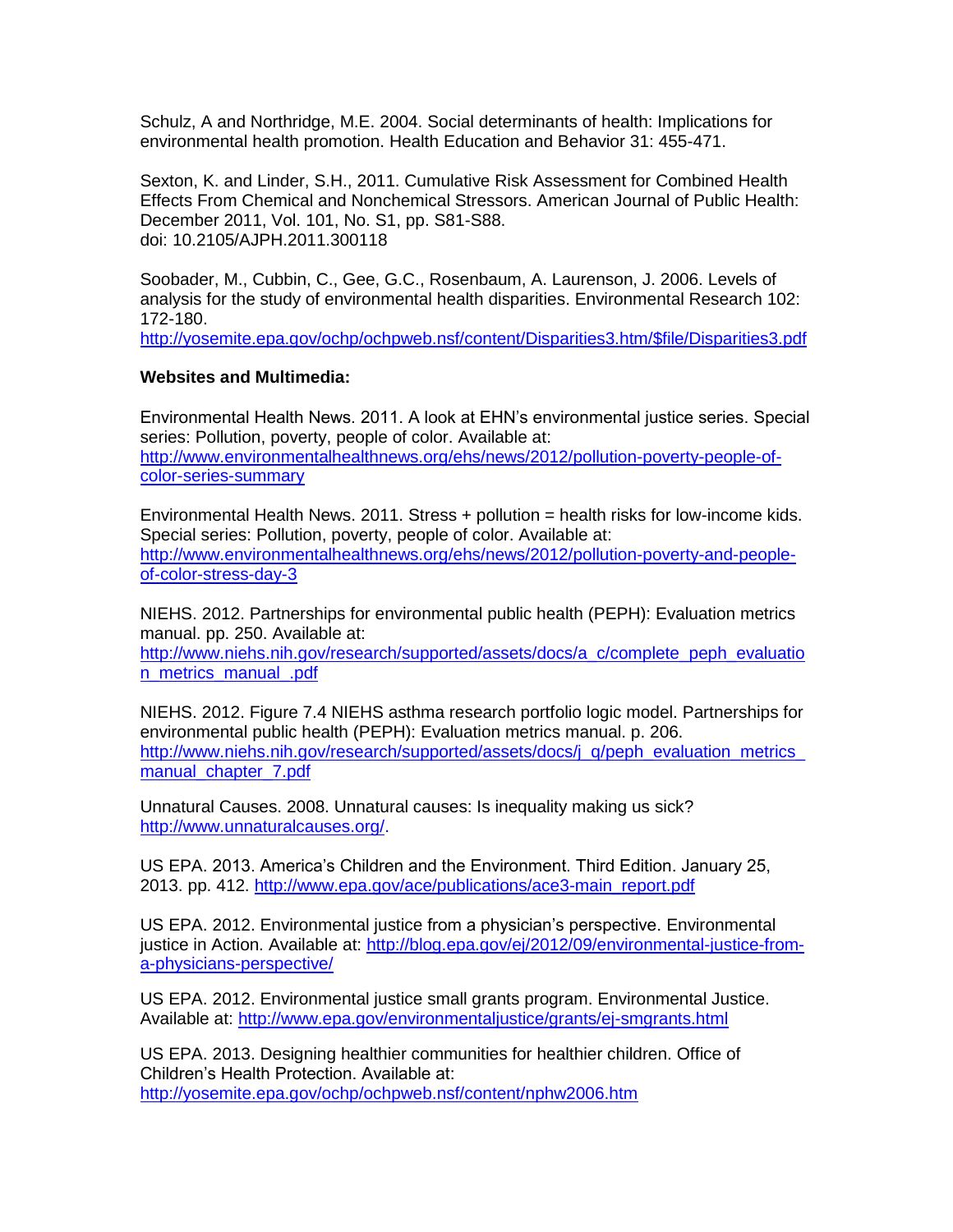US EPA. 2012. Children's Health Month. Office of Children's Health Protection. Available at:<http://yosemite.epa.gov/ochp/ochpweb.nsf/content/chm-home.htm>

World Health Organization. Undated. Conceptual Framework for Action : Social Determinants of Health. http://www.who.int/social\_determinants/corner/en/

#### **Presentations:**

CHPAC. 2012. CHPAC: Social determinants of health update. Jeanne Leffers presentation to CHPAC. November 8, 2012.

O'Fallon, L.R. 2012. Partnerships for environmental public health: Environmental justice and community-engaged research – Highlights and lessons learned. National Institute of Environmental Health Sciences. NIEHS teleconference presentation to CHPAC. November 6, 2012. 19 slides.

Payne-Sturges, Devon. 2013. Social determinants of health. USEPA teleconference presentation to CHPAC, February 25, 2013.

Ruhl, S. 2012. Federal environmental justice and sustainability initiatives contributing to improved children's health. US EPA presentation to CHPAC. November 6, 2012. 24 slides.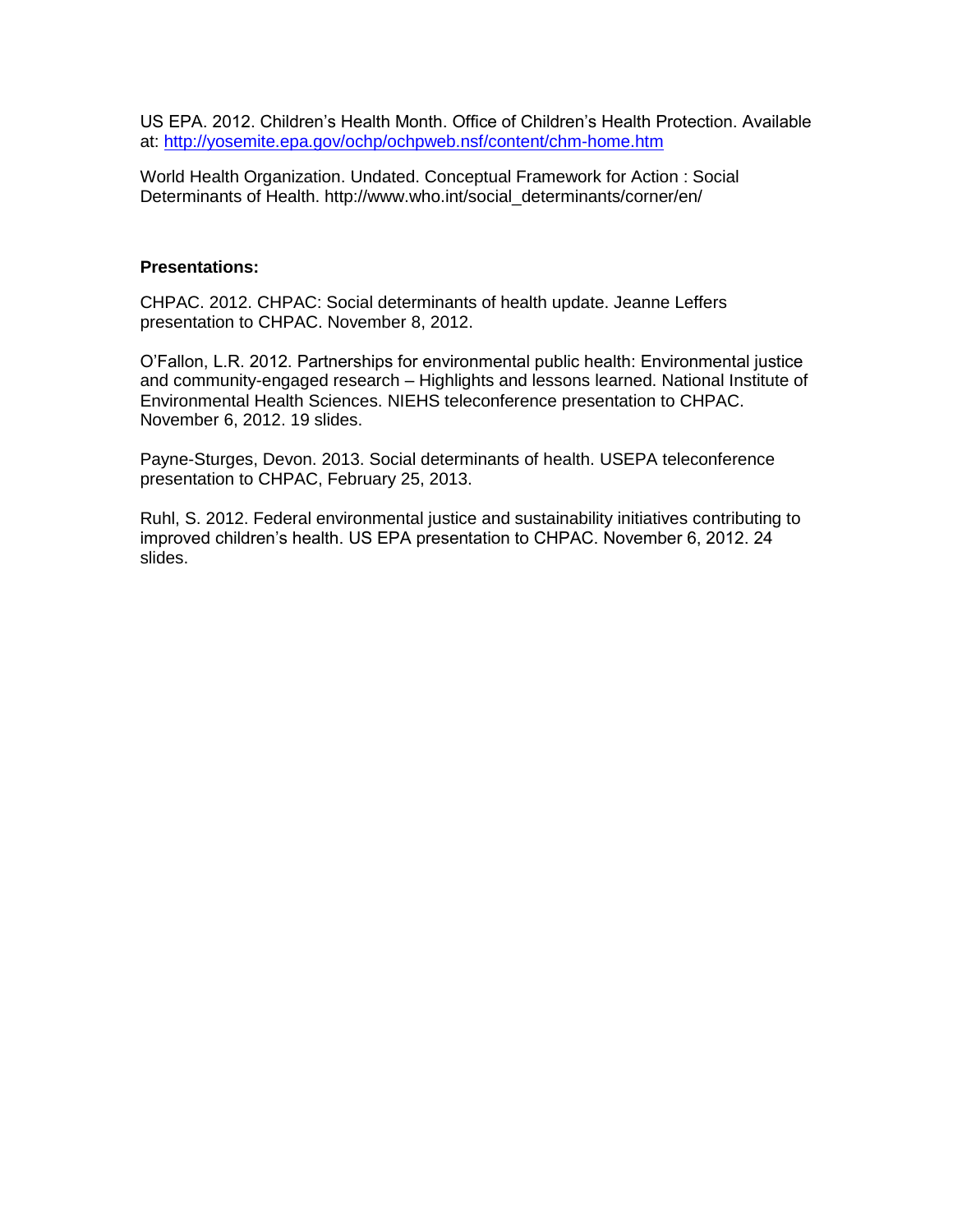#### **CHPAC Social Determinants of Health Letter to Administrator McCarthy**

#### **Appendix B**

#### **Research Addressing Social Determinants of Children's Health**

#### **Introduction**

The concept of social environment affecting child health has been explored in the research literature for more than half a century. In one of the earliest noted papers, Bransby et al. reported a relationship of worse home and economic social conditions on school absences (Bransby et al., 1946). The field has evolved since that time to focus on specific diseases, specific social conditions, and health disparities. While the social environment by itself is important to the EPA, a more recent direction of research which is of key interest to the EPA has been in relation to how social conditions affect susceptibility to environmental exposures. A recent study of pediatric allergy demonstrated that prenatal exposure to both stress and aeroallergens (dust mite) modulates the fetal immune system (Peters et al., 2012). Another study noted an important relationship of early life exposures and social stressors on child weight (Carter et al., 2012). Islam et al. reported that a high-stress home environment is associated with increased susceptibility to lung function effects of air pollution (Islam et al., 2011). These represent just a few examples of the growth of evidence that social environment can both affect health and increase susceptibility to environmental exposures.

#### **Case Examples**

In 1997, then EPA Administrator Carol Browner stated that while cumulative risk assessment had made great strides from a prior reliance on the old paradigm of one exposure, one outcome, there remained great difficulty in addressing the social, economic, behavioral or psychological factors that can contribute to adverse health effects. Administrator Browner referred to diverse factors such as existing health conditions, anxiety, nutritional status, crime and congestion. These limitations to cumulative risk assessment play out in every day scenarios across the United States where multiple, complex exposures, both chemical and non-chemical, take place in communities that often suffer from a disproportionate burden of disease (Browner and Hansen, 1997).

As an example, in 2012, a New York City elementary school sited in a former industrial building was found to have elevated indoor air levels of the solvent trichloroethylene or TCE (ATSDR 2013). Children attending the school come from predominantly low income, minority families, the very same families with high rates of asthma and obesity as is typical of many communities in the Bronx. While risk assessments account for windows of vulnerability such as age and developmental stage, they do not account for the contextual setting in which these exposures occur. Furthermore, risk assessments do not address the single most common health outcome seen in families in the acute aftermath of an exposure, the stress incurred by an exposure that is often difficult for families to comprehend. Improved methods that account for both diverse risk factors as well as diverse health outcomes are urgently needed so we can better answer families' questions of whether there exists a potential for harm.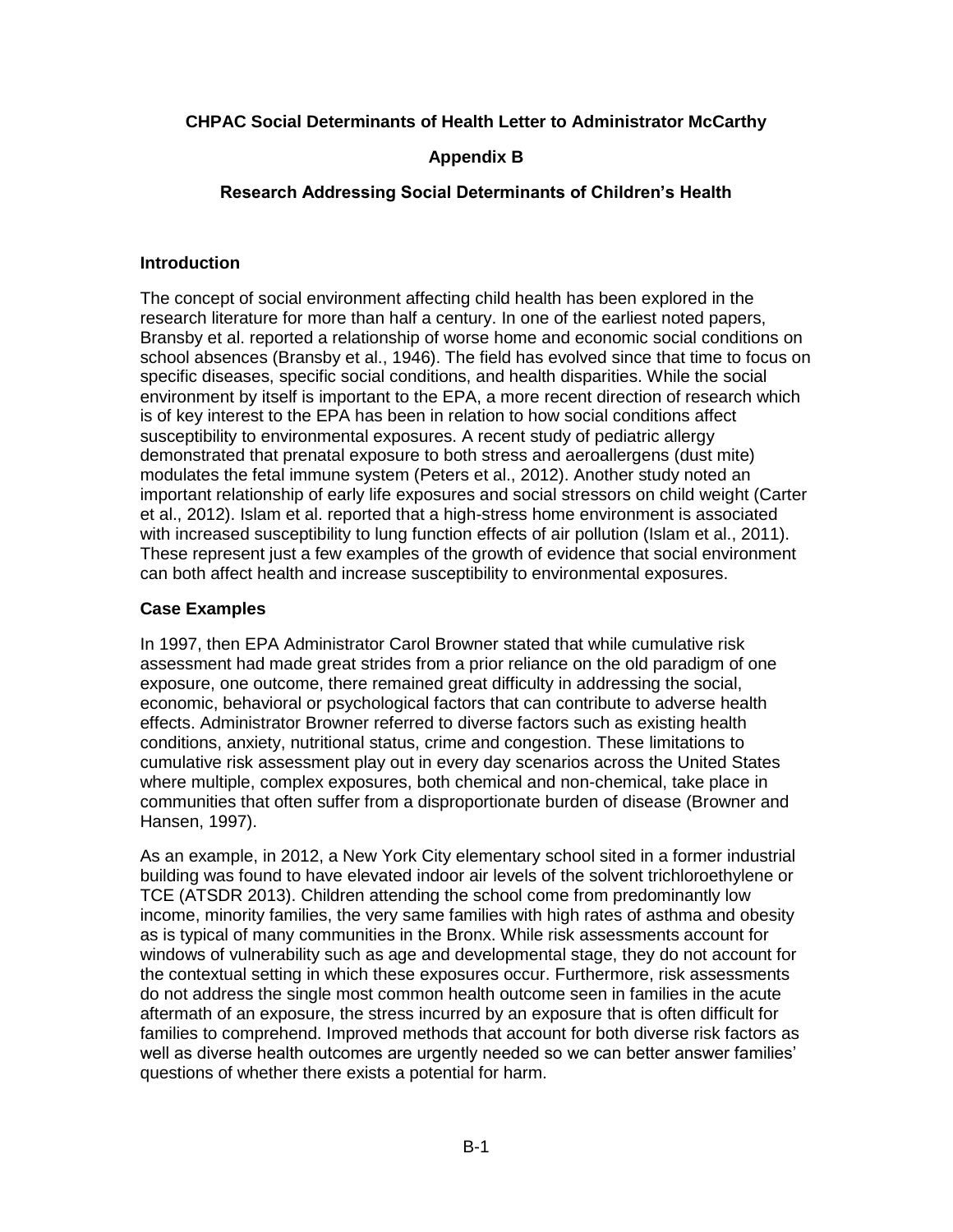There are however community level exposure scenarios where culturally specific risk factors have been taken into account in the risk assessment process. For example, dietary behaviors unique to Native American Indians have been accounted for in risk assessments examining PCBs exposures through fish consumption (ATSDR 1999). This is one example of factoring in unique characteristics of a population in the risk assessment process.

### **Cumulative Risk Assessment (CRA)**

Cumulative Risk Assessment (CRA) is a potentially powerful method of integrating chemical and non-chemical stressors for exposure and risk management purposes. EPA is to be commended for furthering research on physiologic stress (such as allostatic load) and creating a dialog on how to combine information on stress and chemical exposure (EPA 2012). Unfortunately, it is likely that the application of this work is many years in the future as CHPAC finds that the requisite biological data (e.g., corticosteroid levels) will be very difficult to develop, and stress metrics (allostatic load) may be difficult to explain and defend to risk assessors who are trained in chemical risk assessment. CHPAC is also concerned that we need a clear and broad description of the potential health endpoints that should or could be combined with chemical stressors (beyond physiologic stress). EPA has an opportunity to consider the contribution that nonchemical stressors exert on adverse outcome pathways (AOP), because highthroughput screening and AOP models will likely be a key component of future research on cumulative risk assessment. As these new methods evolve, other methods to combine chemical and non-chemical stressors in risk management decision-making are needed.

### **Health Impact Assessment (HIA)**

A tool for determining the specific social determinants and environmental hazards that are a concern to a community is Health Impact Assessment (HIA). HIA has been well tested and is growing in use at the community level through sponsorship by federal (CDC Healthy Community Design Initiative) and nonprofit funders (the Health Impact Project). HIA is a model of working with a community to understand the health and environmental conditions of concern to the community, assembling relevant data to better assess the concerns, and identifying and proposing alternatives to alter exposures and health outcomes. The community may find alternatives to regulatory action, and actions that can be implemented immediately or through different private and public actions than local government. In this way, HIA can simultaneously assess and address multiple, cumulative, and integrated biological, environmental, and social health risks among child populations—especially among child populations at greatest risk.

In 2011, the National Research Council Committee on Health Impact Assessment defined HIA as "A systematic process that uses an array of data sources and analytic methods and considers input from stakeholders to determine the potential effects of a proposed policy, plan, program, or project on the health of a population and the distribution of those effects within the population. HIA provides recommendations on monitoring and managing those effects" (NRC 2011). As part of their rationale for conducting Health Impact Assessment in San Francisco: Incorporating the Social Determinants of Health into Environmental Planning (Corburn and Bhatia, 2007), the San Francisco City and County Planning Department and Health Department were concerned that: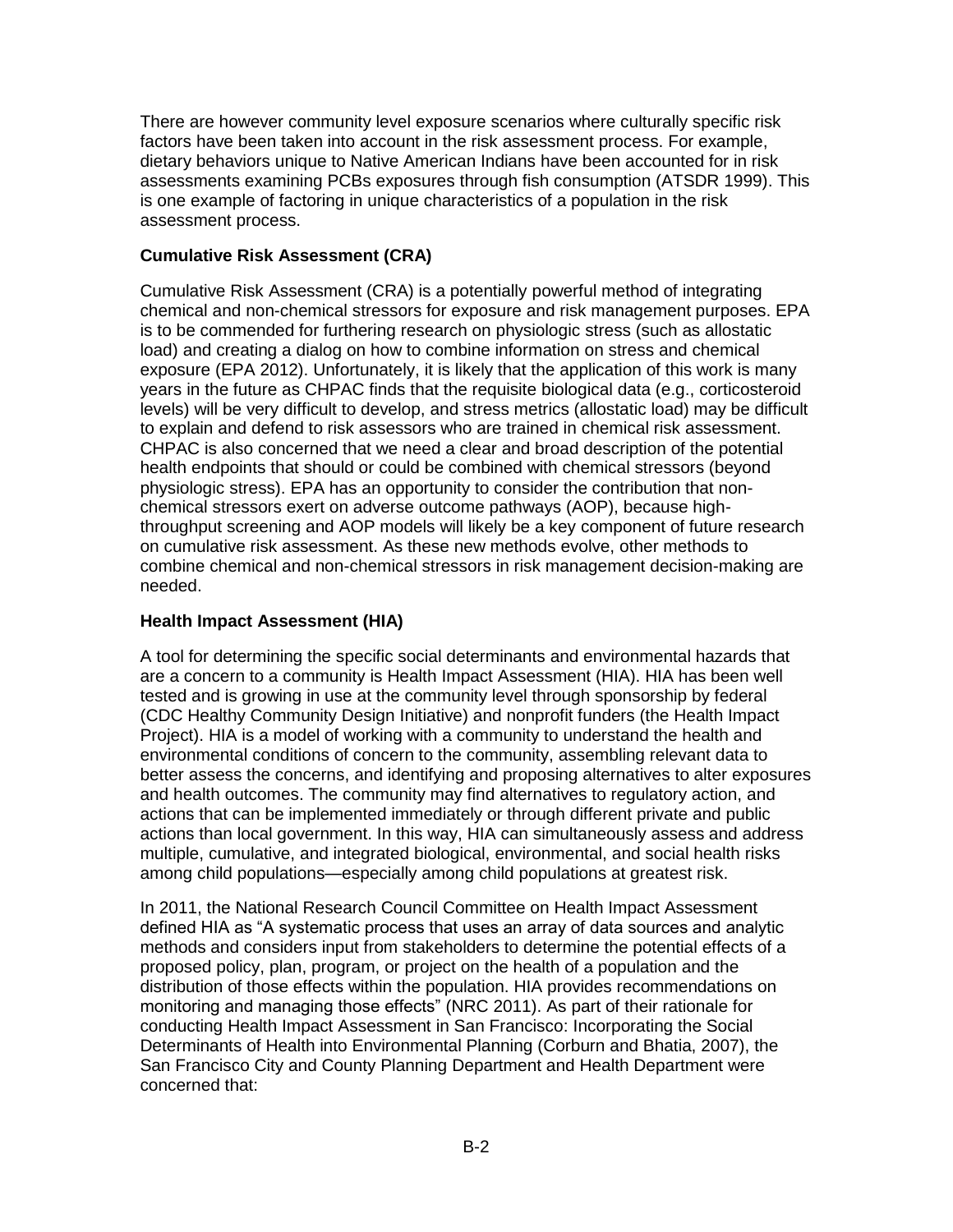*Contemporary environmental planning processes in the US have tended to evaluate human health impacts relative to existing regulatory thresholds (i.e. air pollution regulations) or, occasionally, via the conduct of a quantitative risk assessment (Steinemann, 2000). However, regulatory thresholds of single pollutants are not always protective of human health and almost no environmental laws mandate that the cumulative impacts of multiple pollutants in a geographic area be considered simultaneously (Morello-Frosch et al., 2000). While in principle quantitative risk assessment can be applied to assess the health consequences of any environmental hazard, it has focused almost exclusively on carcinogenesis from exposure to a single toxin. Risk assessment has also been widely criticized for overlooking chronic diseases, cumulative toxic exposures, and the combinations of chemical, physical, and social hazards that more accurately characterize actual human exposures (Kuehn, 1996). Further, Steinemann (2000, pp. 632 – 633) notes in a study of 42 environmental impact statements selected because of likely human health impacts: 62% (26/42) contained no mention of a health impact; 38% (16/42) mention health impacts but provided no analysis, and 17% (7/42) focused on risks of cancer due to exposure to toxic and radioactive chemicals.*

Indeed, in 2011 the NRC's Committee on HIA noted that "…the analysis of health effects under the National Environmental Policy Act (NEPA) has been limited. To date, neither the Council on Environmental Quality (CEQ) nor federal agencies that comply with NEPA have produced guidance on the analysis of health effects . . . [but] the lack of guidance on analyzing public-health effects does not diminish the legal requirements to consider health in an environmental impact statement (EIS). Agencies complying with NEPA, however, often lack public-health expertise, and the lack of guidance may be a disincentive to a more robust, systematic approach to health. Although there is no formal guidance, existing regulations and relevant guidance provide a foundation for improving the analysis of health effects in an EIS." (NRC 2011). HIAs may be conducted without an EIS; there are advantages and disadvantages of including an HIA as part of the EIS process." (Corburn and Bhatia, 2007).

In 2012, the National Association of County and City Health Officials (NACCHO 2012) noted that HIAs are one approach that can be used to bring about Health in All Policies, and recommended that "Federal, state, and local governments should: promote the standardization of the HIA process for local health departments across the U.S.; [and] support conducting HIAs on national policies (e.g. Affordable Care Act) and policies [that are] implemented on state and local levels, but [that] also have a national impact (e.g. hydraulic fracturing);... " There is wide and growing support for developing HIAs as part of public health practice (CDC Health Impact Assessment Resources).

#### **Summary of Research Needs**

CHPAC sees a need for continued research in the combined effect of stresses related to children's physical/social conditions and chemical/immunological/pathogenic environmental hazards. However, CHPAC does not anticipate that every hazard can be or should be studied in combination with every social determinant of health. Instead, researchers will need to identify a few, broad categories of stress, both social and environmental, develop testable hypotheses for demonstrating the plausible synergistic effect of combined stresses, and propose and implement default methods of accounting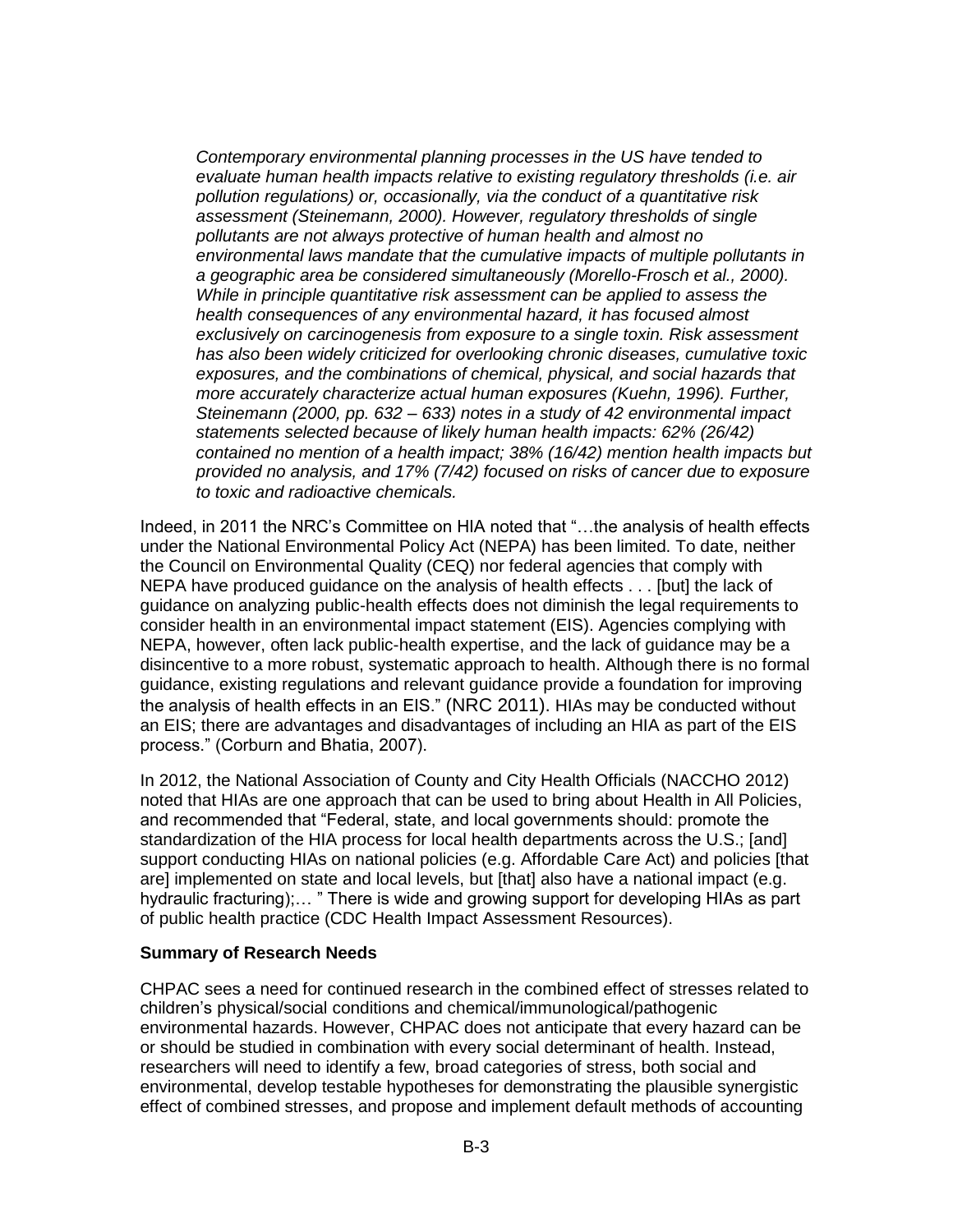for the combined intensifying effects of social stressors and environmental exposures when definitive studies are not yet available to accurately describe cumulative effects. At the community, population, or demographic level, EPA can strongly support using HIA techniques to consider the cumulative impact of social determinants of health and environmental hazards in order to identify options that decision-makers have for risk management.

#### **References**

ATSDR Public Health Assessment of General Motors (Central Foundry Division) Massena, St. Lawrence County, New York, 1999. [\(http://www.atsdr.cdc.gov/hac/pha/pha.asp?docid=202&pg=0\)](http://www.atsdr.cdc.gov/hac/pha/pha.asp?docid=202&pg=0)

ATSDR Public Health Assessment of Bronx New School, 2013. [\(http://www.health.ny.gov/environmental/investigations/ps51/docs/phc.pdf\)](http://www.health.ny.gov/environmental/investigations/ps51/docs/phc.pdf)

Bransby ER, Burn JL, Magee HE, MacKecknie DM. Effect of Social Conditions on the Health of School-children. Br Med J. 1946;2(4481):767-769.

Browner CM and Hansen F. Memorandum on Cumulative Risk Assessment Guidance-Phase I Planning and Scoping. Office of the Administrator, US EPA Memorandum dated July 3, 1997. [\(http://www.epa.gov/osa/spc/pdfs/cumulrisk.pdf\)](http://www.epa.gov/osa/spc/pdfs/cumulrisk.pdf)

Carter M. A., Dubois L., Tremblay M. S., Taljaard M., Jones B. L. Trajectories of childhood weight gain: the relative importance of local environment versus individual social and early life factors. PLoS One. 2012;7(10):e47065.

CDC Healthy Community Design Initiative web pages. U.S. Centers for Disease Control and Prevention. Accessed November 2013 [\(http://www.cdc.gov/healthyplaces/\)](http://www.cdc.gov/healthyplaces/)

CDC Health Impact Assessment Resources web pages. U.S. Centers for Disease Control and Prevention. Accessed November 2013 [\(http://www.cdc.gov/healthyplaces/hiaresources.htm\)](http://www.cdc.gov/healthyplaces/hiaresources.htm)

Coburn J, Bhatia R. Health Impact Assessment in San Francisco: Incorporating the Social Determinants of Health into Environmental Planning, Journal of Environmental Planning and Management, 2007(50)3:323-341 [\(http://www.hss.medschool.ucsf.edu/PDF/article-](http://www.hss.medschool.ucsf.edu/PDF/article-HIA%20in%20SF_Corburn%20+%20Bhatia.pdf)[HIA%20in%20SF\\_Corburn%20+%20Bhatia.pdf\)](http://www.hss.medschool.ucsf.edu/PDF/article-HIA%20in%20SF_Corburn%20+%20Bhatia.pdf)

EPA Proceedings of the EPA Workshop on Interactions between Social Stress and Environmental Hazards, May 14-15, 2012. [\(http://www.epa.gov/ncer/events/calendar/2012/may14/proceedings.pdf\)](http://www.epa.gov/ncer/events/calendar/2012/may14/proceedings.pdf)

Health Impact Project; a collaboration of the Robert Wood Johnson Foundation and the PEW Charitable Trusts, and in partnership with Kaiser Permanente and the Blue Cross Foundation. Web pages accessed November 2013 [\(http://www.healthimpactproject.org/\)](http://www.healthimpactproject.org/)

Islam T., Urman R., Gauderman W. J., Milam J., Lurmann F., Shankardass K., Avol E., Gilliland F., McConnell R. Parental stress increases the detrimental effect of traffic exposure on children's lung function. Am J Respir Crit Care Med. 2011;184(7):822-827.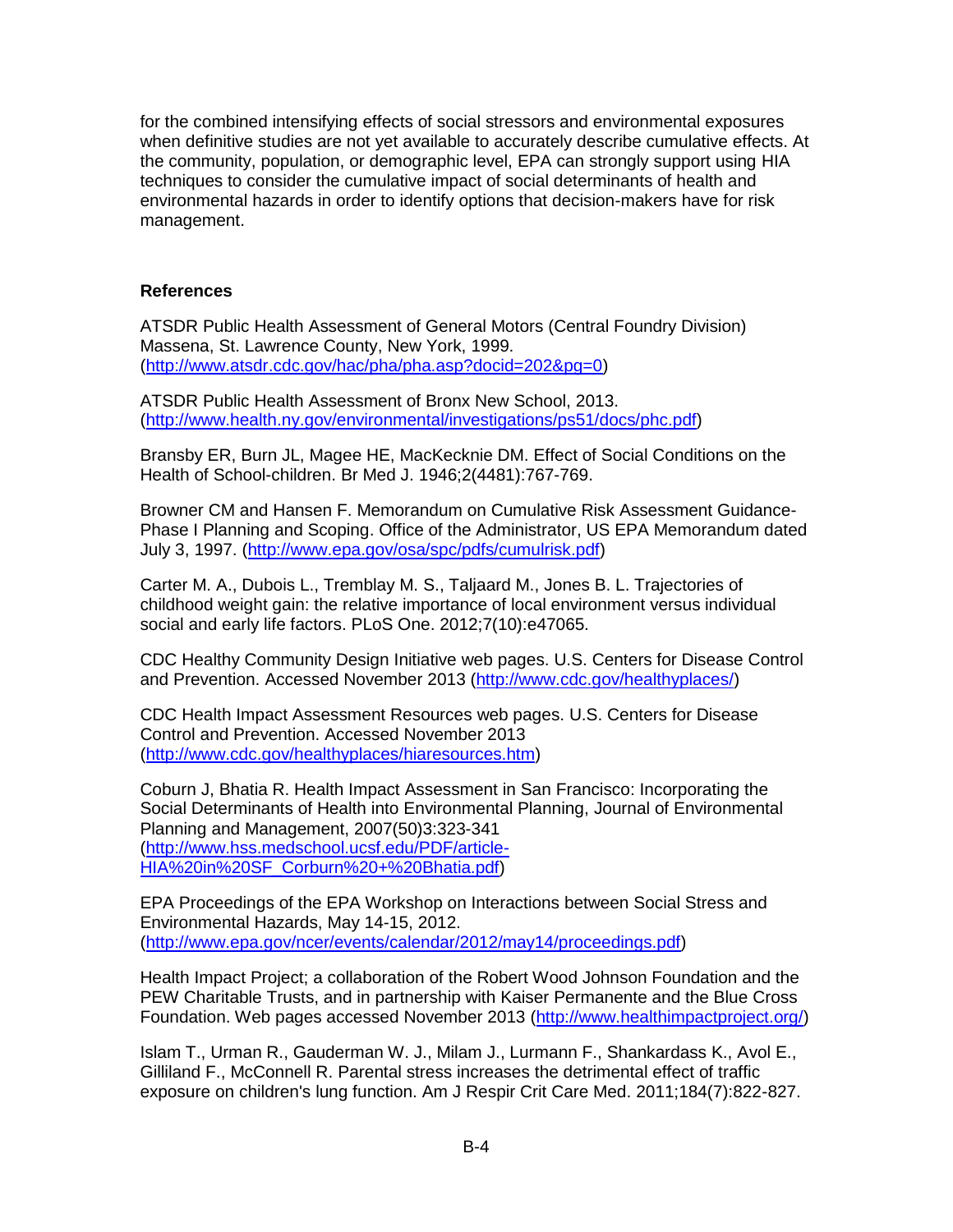NACCHO National Association of County and City Health Officials. Statement of Policy: Creating Healthier Communities through Health Impact Assessment, November, 2012. [\(http://www.healthimpactproject.org/news/in/the-national-association-of-county-and-city](http://www.healthimpactproject.org/news/in/the-national-association-of-county-and-city-health-officials-naccho-approves-hia-statement-of-policy)[health-officials-naccho-approves-hia-statement-of-policy](http://www.healthimpactproject.org/news/in/the-national-association-of-county-and-city-health-officials-naccho-approves-hia-statement-of-policy))

NRC 2011, National Research Council. Improving Health in the United States: The Role of Health Impact Assessment, pg. 5. Washington, DC: National Academy of Sciences [\(http://www.nap.edu/openbook.php?record\\_id=13229&page=1\)](http://www.nap.edu/openbook.php?record_id=13229&page=1)

Peters J. L., Cohen S., Staudenmayer J., Hosen J., Platts-Mills T. A., Wright R. J. Prenatal negative life events increases cord blood IgE: interactions with dust mite allergen and maternal atopy. Allergy. 2012;67(4):545-551.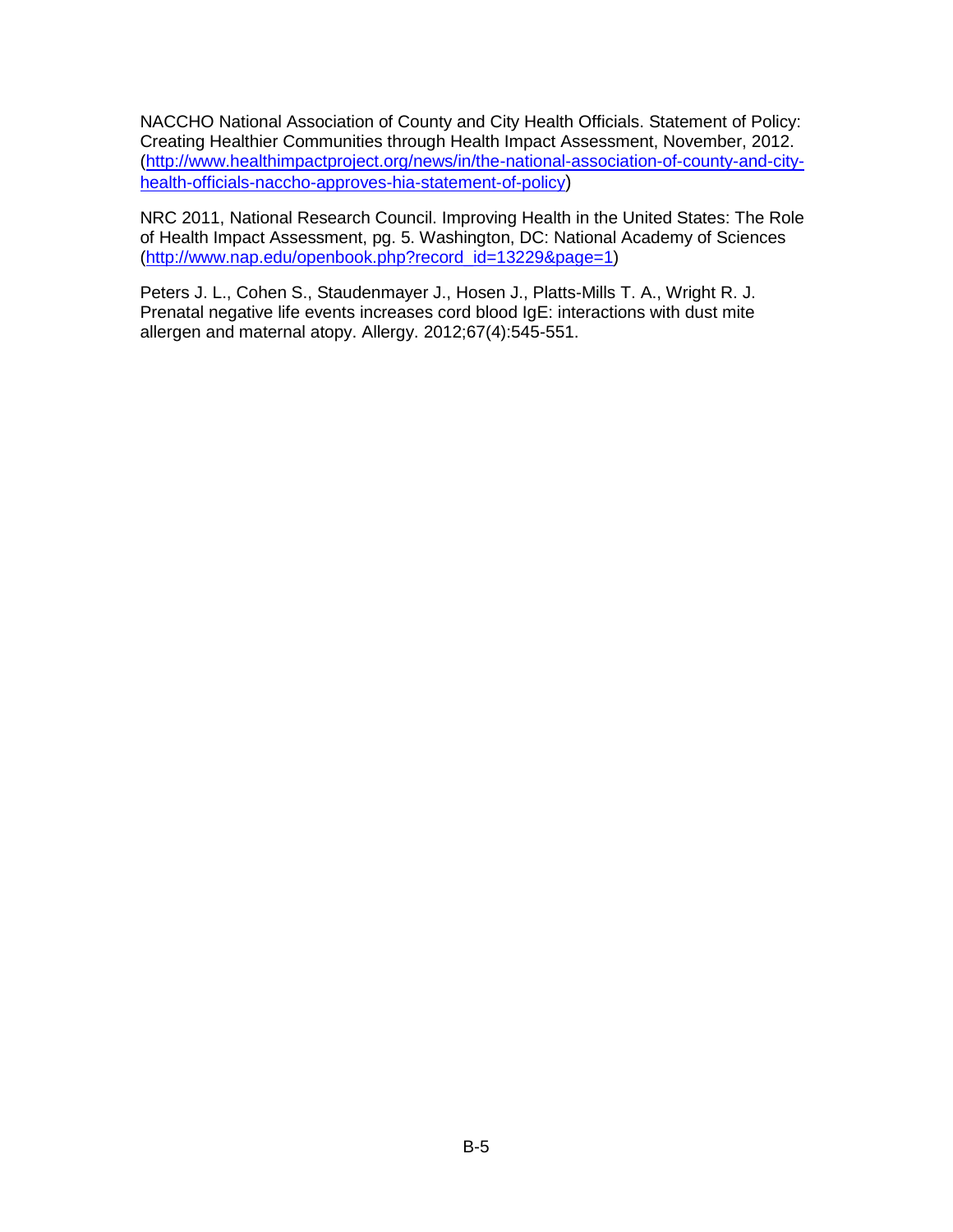### **CHPAC Social Determinants of Health Letter to Administrator McCarthy**

### **Appendix C**

#### **Examples of Local Communities that Addressed both Environmental and Social Determinants of Children's Health**

#### **Successful Models for Incorporating Social Determinants of Health (SDH) into Environmental Decision Making**

Community-developed and community-based demonstration projects and research are excellent models for EPA to promote for addressing the contribution that SDH make to environmental intervention projects or regulatory actions. Some of the examples were constructed using an environmental justice lens rather than a SDH frame, but the strategies used to engage community members is useful to future EPA work. A common theme that CHPAC notes is that the unique community needs are incorporated into the public health interventions. The unique needs that place the community at a disadvantage may include localized neighborhood chemical exposures, language barriers, education gaps, access to water or other supplies for hand washing or cleaning, and access to protective equipment (such as clothing) or methods (such as integrated pest management). The unique solutions that take advantage of the social conditions within a community include making use of elders in educating youth, using alternative education formats (community translators, community theater), and employment and training of community workers

### **Eight examples of projects related to asthma, lead poisoning, pesticides, and chemical exposures:**

**1. Reducing Pesticide Exposure in Farmworker Children** [http://www.niehs.nih.gov/research/supported/dert/sphb/programs/justice/highlight](http://www.niehs.nih.gov/research/supported/dert/sphb/programs/justice/highlights/index.cfm) [s/index.cfm](http://www.niehs.nih.gov/research/supported/dert/sphb/programs/justice/highlights/index.cfm)

This project from the University of California Berkeley is developing sustainable interventions to reduce pesticide exposure to farmworker children in Salinas Valley. Three intervention groups were identified with one being no intervention, a second having an educational component and a third being personal protective clothing, and hand washing with warm water. The interventions were carried about over one growing season (April to October). The project team has developed lightweight clothing to protect workers from pesticides in the field. In addition, the team has created and provides warm water in field to promote hand washing. The team discovered that warm water, in the cultural context of the workers, is considered to be better for their overall health than cold water. As a result of their technical interventions, many of the workers are washing hands and using coveralls (92%). Consequently, the take home pathway of pesticides is reduced.

**2. A Social Network-Based Intervention to Reduce Lead Exposure In Native American Children**

[http://www.niehs.nih.gov/research/supported/dert/sphb/programs/justice/grantees](http://www.niehs.nih.gov/research/supported/dert/sphb/programs/justice/grantees/emory/index.cfm) [/emory/index.cfm](http://www.niehs.nih.gov/research/supported/dert/sphb/programs/justice/grantees/emory/index.cfm)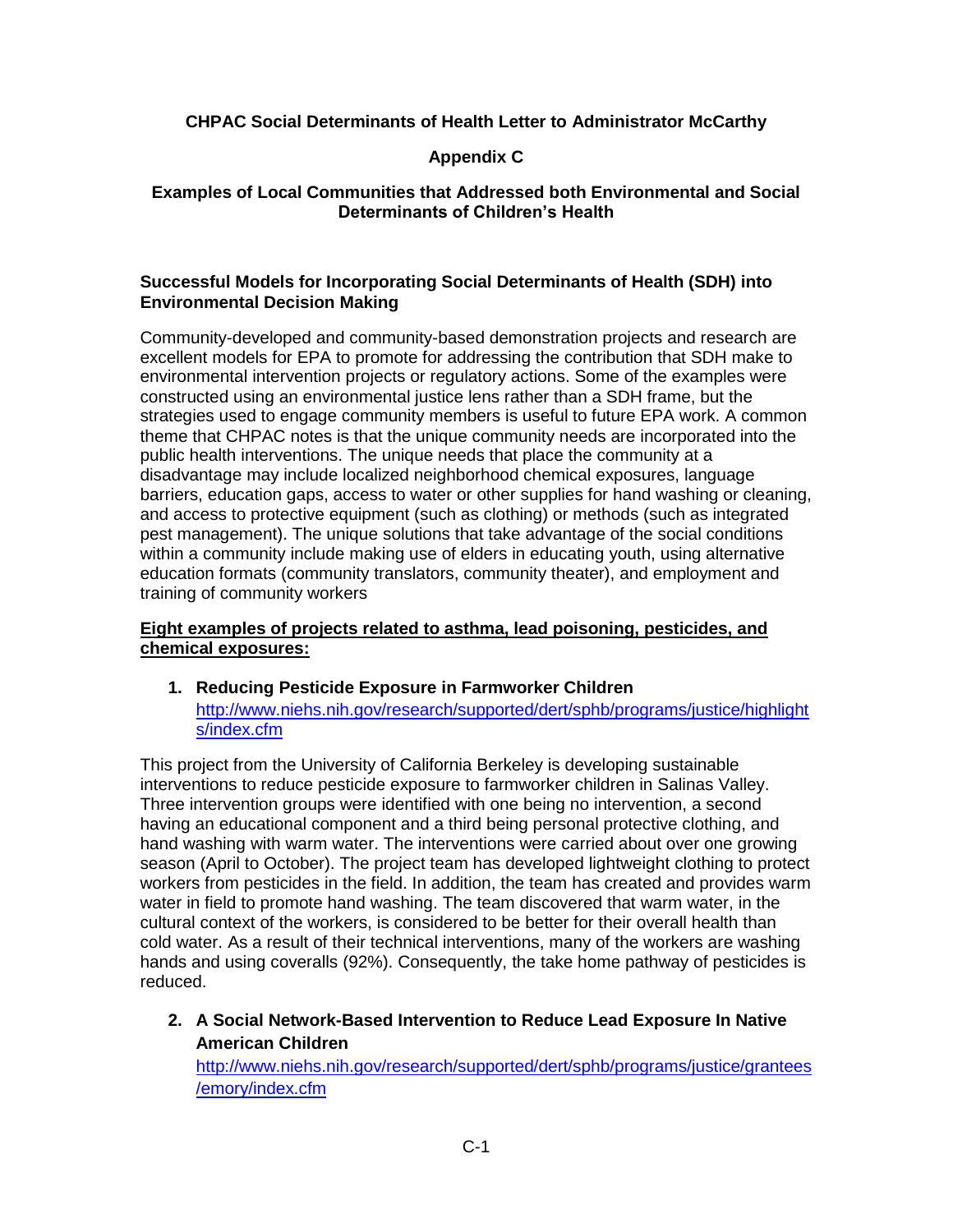This study out of Emory University is set in Ottawa County, Oklahoma, an area that has been heavily mined for zinc and lead, and is the home of 8 Indian tribes. The aim is to engage Native American youth to test whether adding an inter-generational component to an existing social network-based lay health advisor intervention increases its effectiveness in mobilizing a Native American community to respond to heavy metal contamination from lead and zinc mining. The research project builds on previous work with these tribes and adding an intergenerational intervention and expanding the intervention to address cadmium. The research design is a quasi-experimental pretestposttest design with a comparison group. Data collection methods for the outcome evaluation include a population-based blood lead screening of 400 Native American and white children (ages 1-6) and accompanying care giver interviews, organizational network interviews, and community leader surveys.

**3. Communities Organized Against Asthma & Lead (COAL)** [http://www.niehs.nih.gov/research/supported/dert/sphb/programs/justice/grantees](http://www.niehs.nih.gov/research/supported/dert/sphb/programs/justice/grantees/galveston/index.cfm) [/galveston/index.cfm](http://www.niehs.nih.gov/research/supported/dert/sphb/programs/justice/grantees/galveston/index.cfm)

This project was a community-engaged study conducted by the University of Texas Medical Branch (UTMB) that helped to identify disproportionate exposures to lead and a prevalence of asthma among Hispanic and Latino children near Houston, Texas, living in pre-1978 housing. The project helped increase community understanding of the health outcomes related to lead exposure through innovative bidirectional communication approaches such as theatrical performances illustrating the concerns related to the environmental health issue. The project generated data from community surveys that served as a foundation for additional home-based asthma intervention initiatives funded by the City of Houston. Project COAL demonstrated the value of combining the efforts of various stakeholders to identify and characterize risks of lead poisoning and asthma in children and reduce overall home environmental risks in the community. Collaboration with the City of Houston Health and Human Services Childhood Lead Poisoning Prevention Program (CLPPP) ensured that project findings and recommendations could be used to inform public policy. Their results also helped researchers understand the need to consider alternate methods to measure asthma prevalence within the Hispanic population.

#### **4. Exposure Intervention in a Rural Pediatric Asthma Cohort** [http://www.niehs.nih.gov/research/supported/dert/sphb/programs/justice/grantees](http://www.niehs.nih.gov/research/supported/dert/sphb/programs/justice/grantees/iowa/index.cfm) [/iowa/index.cfm](http://www.niehs.nih.gov/research/supported/dert/sphb/programs/justice/grantees/iowa/index.cfm)

This project out of the University of Iowa is a community-based, participatory, environmental intervention study in an established cohort of asthmatic children who reside in a rural, medically underserved, and ethnically diverse Iowa County. The cohort is currently serving as the control group for a medical intervention in the adjacent county. This project recognizes that interventions that are effective for urban residents may not apply to children living on farms and in rural communities. Thus, this project is testing the efficacy of an intervention that includes a household hygiene educational intervention, professional super cleaning, booster cleaning, and integrated pest control against a minimal intervention in the control group.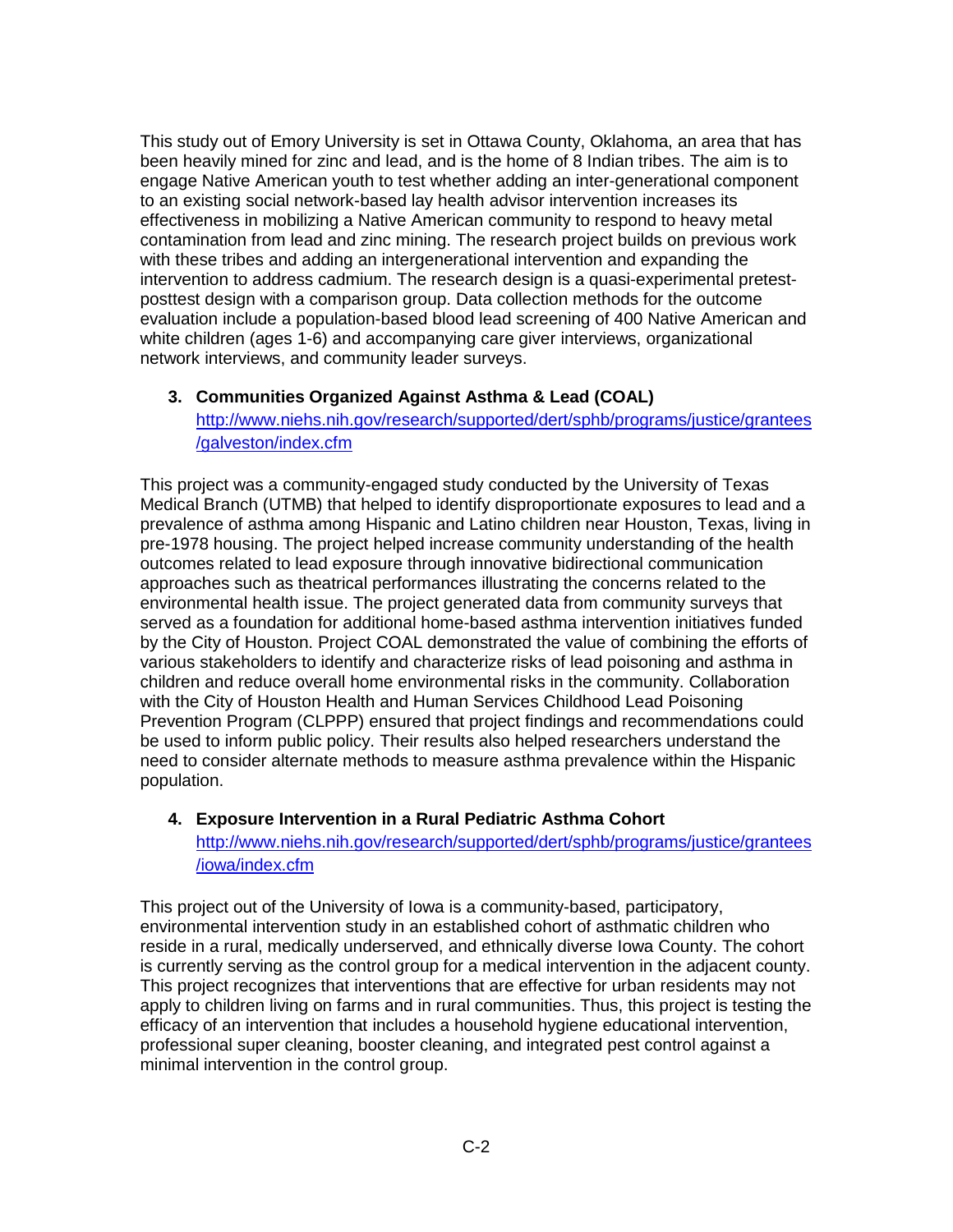**5. Healthy Schools Campaign: Partnership to Reduce Asthma & Obesity in Latino Schools**

[http://www.niehs.nih.gov/research/supported/dert/sphb/programs/justice/grantees](http://www.niehs.nih.gov/research/supported/dert/sphb/programs/justice/grantees/hsc/index.cfm) [/hsc/index.cfm](http://www.niehs.nih.gov/research/supported/dert/sphb/programs/justice/grantees/hsc/index.cfm)

The Community Partnership for Healthy School Environments, a four year project, consists of community-based organizations, research scientists, and health care providers in Chicago, Illinois. Partners are identifying specific school environmental health concerns in targeted Latino communities of Chicago through discussions, assessments, and audits. The communities help guide the project's direction through their involvement in each step of data collection, development of interventions, and evaluation. By having an active role in the project's method and process, the communities not only understand the importance of good school environmental health, but also gain the tools and resources to effectively address environmental stressors that will improve their overall quality of life. The goal of this project is to reduce disparities of asthma-related illnesses and obesity in the quality of care, quality of life, and diagnoses of these conditions in Latino communities.

### **6. Tribal Efforts against Lead (TEAL)**

[http://depts.washington.edu/ccph/pdf\\_files/CBPR\\_final.pdf](http://depts.washington.edu/ccph/pdf_files/CBPR_final.pdf) [http://www.sph.emory.edu/departments\\_centers/bshe/research\\_resources/teal.ht](http://www.sph.emory.edu/departments_centers/bshe/research_resources/teal.html) [ml](http://www.sph.emory.edu/departments_centers/bshe/research_resources/teal.html)

Once a lead and zinc mining industry, the Tar Creek region of Ottawa County, Oklahoma, has been of concern to health workers and environmental activists since the mid-1990s because of contaminated soil and very high blood lead levels and anemia in the area's children that can lower IQ scores, shorten attention span, and cause difficulties with coordination and fine motor skills. This project used community-based participatory research methods to design and evaluate a lay health advisor intervention to address lead poisoning. Cross-sectional, population-based, blood lead screenings and detailed caregiver interviews were collected before and after the two-year lay health worker intervention. TEAL is widely credited with helping the Ottawa County Health Department and Indian Health Services to fully implement mandatory blood lead screening and parental notification for young children. It has also contributed to halting the use of mine tailings in construction and on roads without proper containment

### 7. **Sixteenth Street Community Health Center (SSCHC) Community Lead Outreach Project**

http://www.altfutures.org/pubs/leveragingSDH/IAF-SSCHC-CaseStudy.pdf

The City of Milwaukee had one of the nation's highest serum lead levels among children, and 34 percent of children under the age of six had elevated lead levels in 1996. Testing in clinics alone did not reduce the prevalence. The Community Lead Outreach Project began in 1997 with initiatives to deploy trained teams who went door to door to test lead levels among children, conduct home lead risk assessments and simple repairs, help owners participate in a city-funded window replacement program, and arrange medical follow-up. Ongoing monitoring of the program was done by the City of Milwaukee Health Department, which recorded the number of tests performed yearly and the results. As a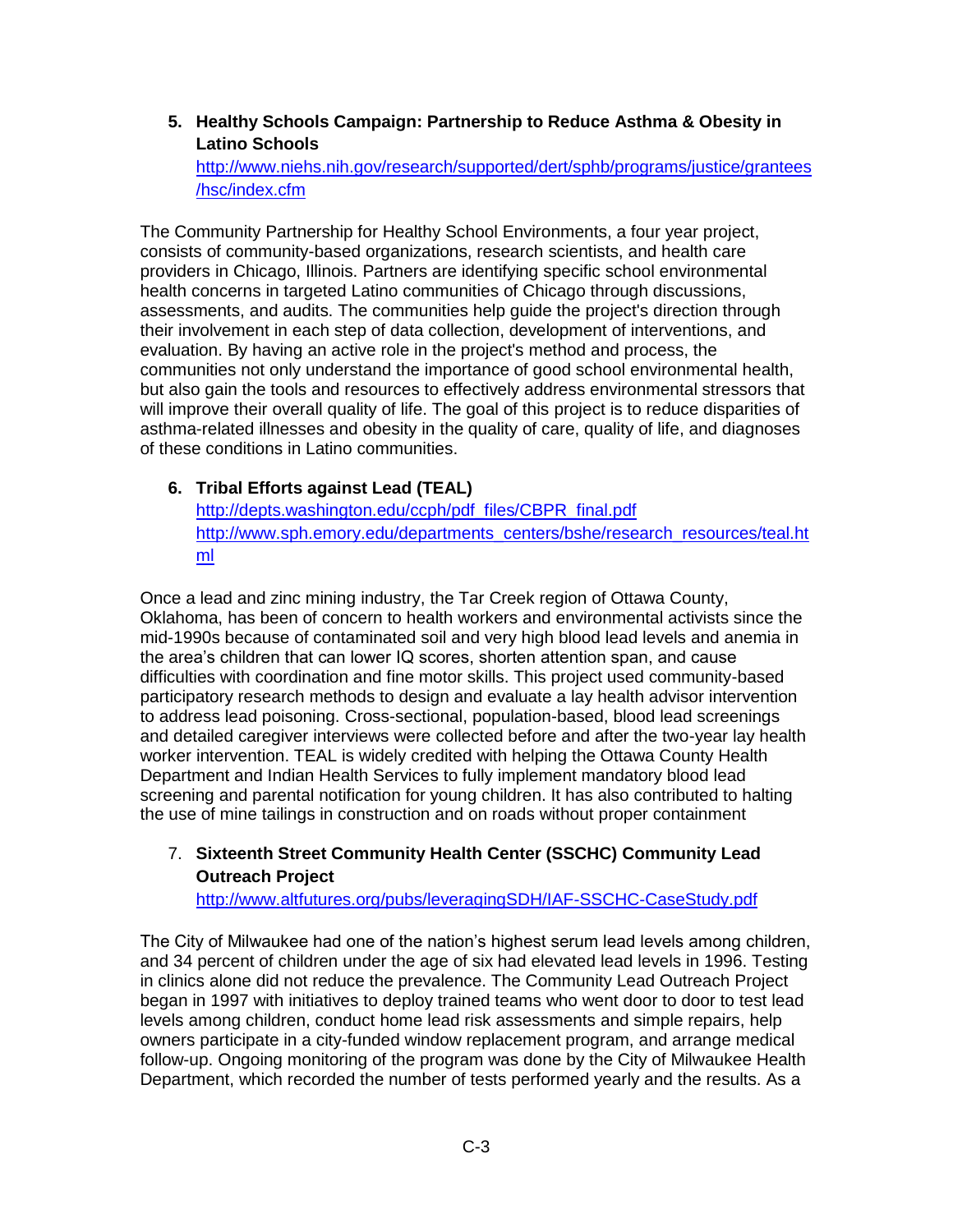result of this SSCHC intervention, the lead poisoning prevalence in children dropped from 34 percent in 1996 to 1.8 percent in 2011.

#### **8. Place Matters (Bernalillo County, NM Team)**

<http://www.jointcenter.org/hpi/pages/bernalillo-county-nm-profile>

Bernalillo County's South Valley is a predominantly minority, underserved community. Problems of poverty, unemployment, and inadequate access to health care adversely impact residents' health status. South Valley residents also shoulder a disproportionate burden of pollution created by emissions from heavy industry when compared with residents living in other neighborhoods in Bernalillo County. The proximity of homes to industry is a leading concern of the Bernalillo County Place Matters Team and area residents. Data from the New Mexico Tumor Registry shows that residents of the Mountain View neighborhood in the South Valley experience greater incidence rates for lung, bladder, brain, and thyroid cancer and leukemia when compared with the rest of Bernalillo County. New Mexico Department of Health data shows the rate of hospitalization for asthma amongst 5 to 14 year-olds is highest in the South Valley's major zip code of 87105. The team is developing an epidemiologic surveillance tool based on the Connecticut Association of Directors of Health Health Equity Index. The tool will enable analysts and community members to explore the relationships between social determinants of health and health status in small geographic areas.

### **Three examples of projects related to sustainable redevelopment**

**1. Land Use, Environmental Justice, and Children's Health Project** [http://www.niehs.nih.gov/research/supported/dert/sphb/programs/justice/grantees](http://www.niehs.nih.gov/research/supported/dert/sphb/programs/justice/grantees/ehc/index.cfm) [/ehc/index.cfm](http://www.niehs.nih.gov/research/supported/dert/sphb/programs/justice/grantees/ehc/index.cfm) [http://www.niehs.nih.gov/research/supported/dert/sphb/programs/justice/highlight](http://www.niehs.nih.gov/research/supported/dert/sphb/programs/justice/highlights/index.cfm) [s/index.cfm](http://www.niehs.nih.gov/research/supported/dert/sphb/programs/justice/highlights/index.cfm)

Mobile and industrial air emissions place unfair burdens on low-income Latino communities in the Barrio Logan community of San Diego and the west sides of National City and Chula Vista, California. Emissions cause severe respiratory problems in children whose homes and schools are adjacent to truck-driving schools, freeways, and auto body shops. This project focused on air quality, land use, and respiratory health in these disadvantaged communities. Plans for development in these areas could increase these risks, or, if done with community input, produce healthier environments for children. The project focused on addressing these issues in several ways, including:

 Empowering Communities: Community Action Teams (CATs) participate in SALTA (Salud Ambiental, Lideres Tomando Acción) training developed by EHC. CATs are the principal means of community involvement and education. CATs facilitate community work on land use, air quality, and children's health and form the backbone of EHC's Toxic Free Neighborhoods, National City Land Use, and Green Energy Good Jobs campaigns. EHC empowers youth through education and outreach to high school and college students on air pollution and environmental justice. The CATs receive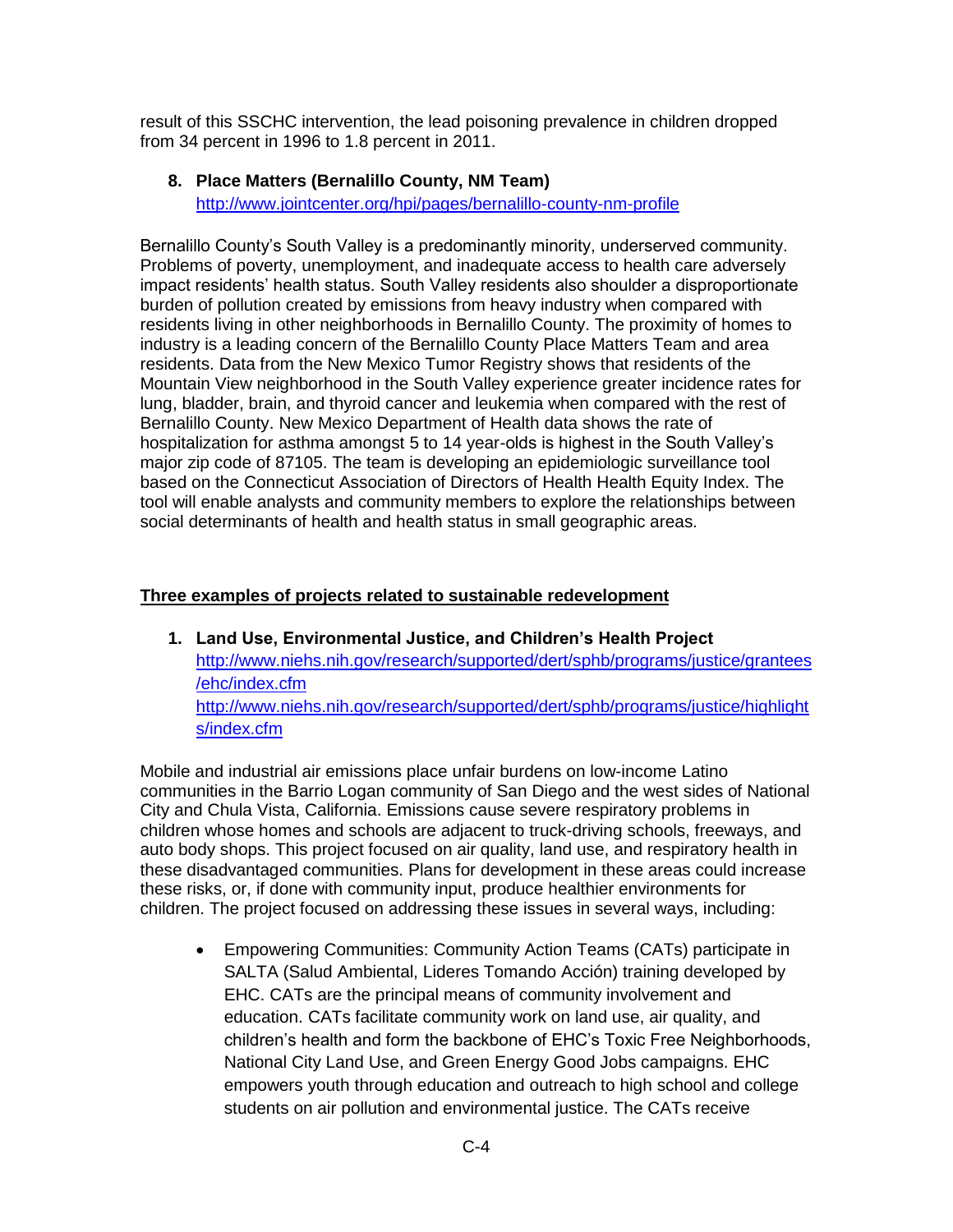information and help develop strategies for translating environmental health findings into policy at the neighborhood level, and creating support for policy change in the wider community.

 Developing an Environmental health and justice toolkit: EHC has trained more than 1,500 community residents through its leadership development program. EHC's Toolkit and guides are based on its Social Change for Justice Model and consist of web-based versions of environmental justice trainings on public decision-making, leadership, and community planning. The guides include SALTA and A Healthy Place to Live: A People's Guide to Community Planning.

#### **2. Joseph P. Addabbo Family Health Center (Addabbo)** <http://www.altfutures.org/pubs/leveragingSDH/IAF-Addabbo-CaseStudy.pdf>

There are very few trees on the peninsula and Rockaway is on the flight path to Kennedy International airport. These factors contribute to the poor air quality in this urban area and exacerbate asthma in affected individuals. In 2007 Addabbo partnered with New York City Mayor Michael R. Bloomberg and New York Restoration Project (NYRP) Founder Bette Midler in the Million Trees NYC initiative to plant and care for one million trees throughout the City's five boroughs in the next decade. The goal of this effort is to expand New York City's urban forest by 20 percent to improve air quality. Addabbo helped find locations to plant trees in the Rockaways where the trees were most needed and would be cared for.

### **3. EPA Brownfield Program**

<http://www.epa.gov/brownfields/index.html> [http://www.epa.gov/brownfields/success/public\\_health08.pdf\]](http://www.epa.gov/brownfields/success/public_health08.pdf)

EPA's Brownfields Program empowers states, communities, and other stakeholders to work together to prevent, assess, safely cleanup, and sustainably reuse brownfields. Revitalizing brownfield sites creates benefits at the site and throughout the community.

Two of many Brownfield Programs and attributes that specifically connect health improvement and sustainable communities are:

- Urban Agriculture: Turning brownfields and vacant lots into safe community gardens and urban farms benefits the property and neighborhood by removing environmental hazards and improving poor quality, compacted, potentially contaminated soils and creating more biologically diverse habitats and healthy soil that can filter storm water. Growing vegetables, fruits, flowers, herbs and spices can connect cultures and encourage healthy eating habits while teaching useful skills. Introducing communities to healthy local food varieties and choices can help improve public health and the environment.
- The Brownfields Law provides local government brownfield communities with an opportunity to link brownfields and public health – through the provision that allows a local government to spend up to 10% of their grant to conduct monitoring the health of populations near brownfields sites that may be exposed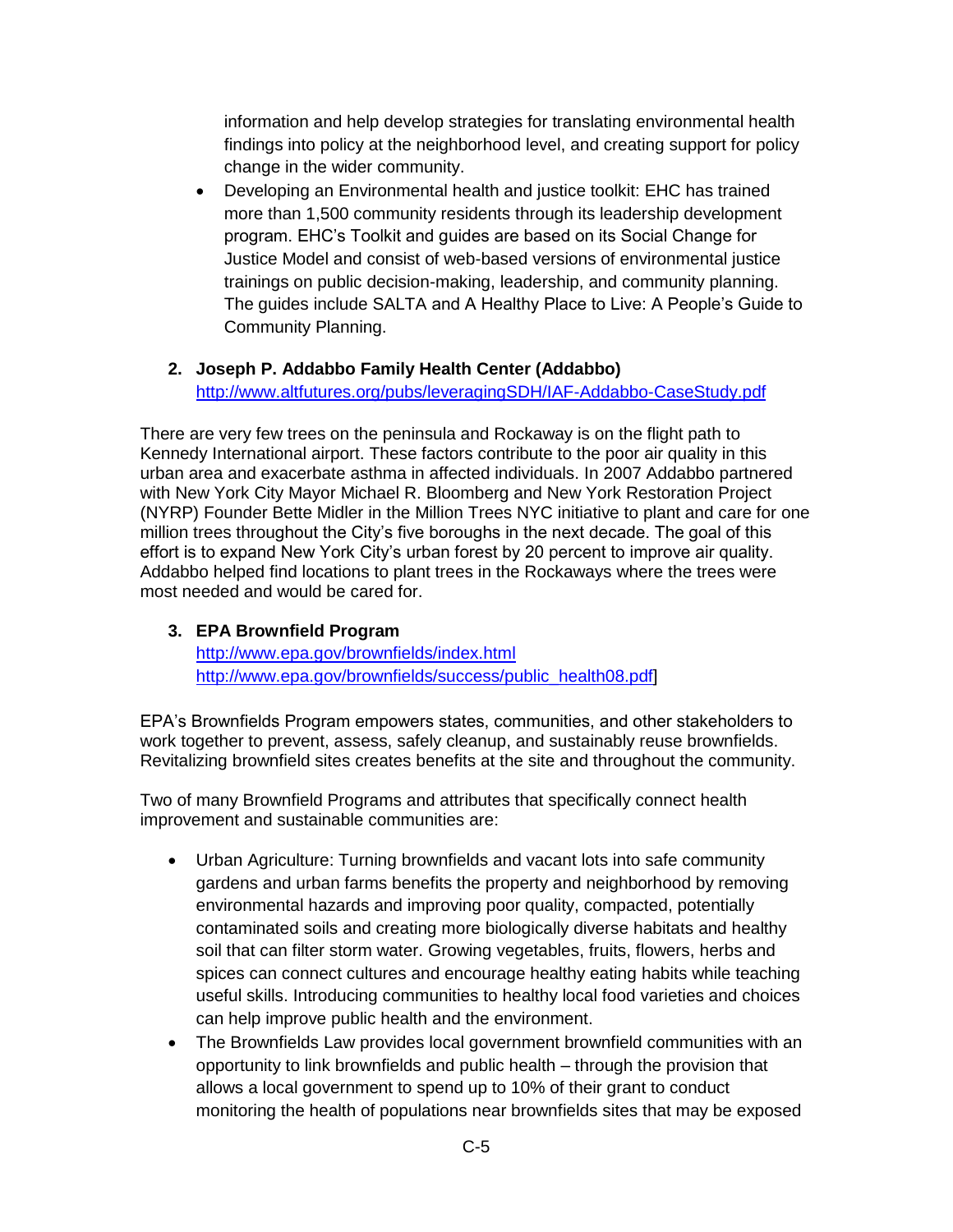to hazardous substances. This provision provides new opportunities for partnerships with local, state, tribal and federal health agencies and community and private sector efforts to assess, clean and revitalize brownfields, while also advancing efforts to improve public health at the community level.

### **Seven examples of clinic-based projects:**

**1. Beaufort-Jasper-Hampton Comprehensive Health Services (BJHCHS)** <http://www.altfutures.org/pubs/leveragingSDH/IAF-BJHCHS-CaseStudy.pdf>

BJHCHS is located in Ridgeland, South Carolina and is a Federally Qualified Health Center with more than 200 personnel and 16 sites. Efforts to date include inspecting the homes of elderly patients for safety and providing assistance to prevent falls, improving lunch programs at local schools, encouraging healthy cooking, promoting accessible opportunities for physical activity, providing substance abuse and behavioral health services to help residents obtain and hold jobs and to encourage youth to pursue postsecondary education, and working with county agencies that define policy and control local resources, such as land for community gardens and walking trails. BJHCHS has also been successful in improving water quality and environmental health and safety. The community health center has eliminated parasitic worm infections among local children by prescribing and providing septic tanks and deep wells, has helped organize water systems and fire protection for two counties, and has worked with state government to change policy and mandate better sanitary services.

### **2. Community Health Partners of Montana (CHP)** <http://www.altfutures.org/pubs/leveragingSDH/IAF-CHP-CaseStudy.pdf>

CHP is located in Livingston, Montana and is a Federally Qualified Health Center with over 100 personnel and seven sites. To help adults and children reach their potential and to elevate them out of poverty, CHP is providing affordable computers to families, helping residents earn a GED, promoting childhood literacy through Reach Out and Read, placing adults in subsidized employment, providing workplace training, offering teen and adult parenting classes, and providing a preschool program and a weekly physical exercise opportunity for children. CHP has also initiated a dialogue with community partners about providing affordable housing, and has been instrumental in the creation of a local foundation to identify and monitor the community health and wellbeing drivers and to then support dynamic community action.

## **3. Hudson River HealthCare (HRHCare)**

<http://www.altfutures.org/pubs/leveragingSDH/IAF-HRHCare-CaseStudy.pdf>

HRHCare is located in Peekskill, New York, and is a Federally Qualified Health Center with a network of 18 sites that deliver comprehensive primary, preventive and behavioral healthcare throughout nine counties in New York State's Hudson Valley. Efforts to date include improving opportunities for physical exercise, such as creating a paved path for local children and providing donated bikes and helmets; offering WIC services; promoting childhood literacy through Reach Out and Read; addressing housing needs through assistance with home purchases and necessary home improvements; lobbying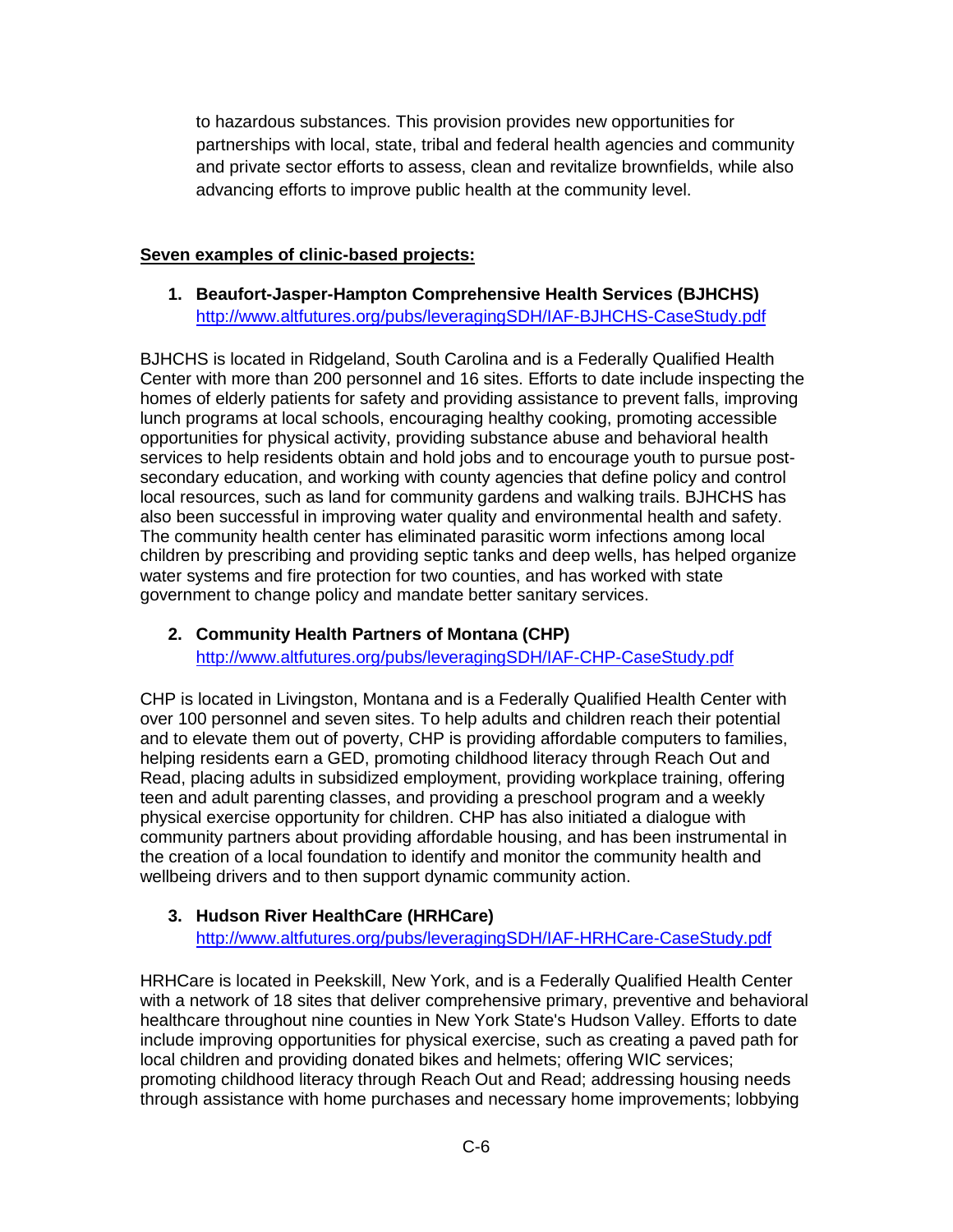the county bus system to improve mobility; providing leadership and employment programs for teens; and promoting social inclusion among seniors by providing activities to remain active and mentor youth. The Health Unites Generations program in particular boasts a 50-60 percent retention rate among participating youth and seniors. HRHCare also took the lead in working with local Migrant Head Start programs to improve nutrition and collaborated with the New York State Migrant Program Parent Advisory Committee to successfully change the kind of milk that was served in Migrant Head Start centers across the state to be low-fat milk.

## **4. Kokua Kalihi Valley Comprehensive Family Services (KKV)**

<http://www.altfutures.org/pubs/leveragingSDH/IAF-KKV-CaseStudy.pdf>

KKV is located in Honolulu, Hawaii, and is a Federally Qualified Health Center with 160 personnel and nine sites. They have established Hawaii's first domestic abuse shelter; integrating legal assistance into the medical setting; providing social services, cultural orientation, crisis intervention, ESL classes, and health care to Laotian refugees; connecting people with a source of gently used clothing; offering sewing classes for middle and high school girls that live in public housing projects to develop job skills and their self-esteem; providing access to loans to encourage community development; supporting an elementary school band program; and nurturing trust and relationships among residents through "talk story" (a Hawaiian expression used as a noun or verb to mean "an informal chat") and the growing, preparing, and sharing of food. KKV has also partnered with the community to develop a nature preserve, including community gardens and reforestation efforts which make exercise a natural part of the daily life for residents. KKV has also supported the successful passage of a formal commitment to make Honolulu a bicycle- and pedestrian-friendly city, and developed a youth bicycle exchange program that refurbished and provided nearly 2,000 bicycles to and installed 20 bike racks in the community over the course of four years.

### **5. La Clínica de La Raza**

<http://www.altfutures.org/pubs/leveragingSDH/IAF-LaClinica-CaseStudy.pdf>

La Clínica de La Raza (La Clínica) is located in Oakland, California, and is a Federally Qualified Health Center with 800 personnel and 26 sites across three counties. Programs include training community members as promotores; providing opportunities for youth to learn leadership and community action skills; providing pregnant and parenting teens and their children with safe opportunities, support, and relationships with caring adults; helping Latino men explore better adaptive ways to be a man, a husband and a parent; organizing a diabetes walking group, and a supervised group for planning nutritious affordable meals and shopping strategies; having health educators perform "puppet plays" in local school classrooms to prompt discussions on violence and what the child or teen could do when a violent situation arises; coordinating a network of culturally and linguistically sensitive domestic violence services and education for immigrants; and offering WIC services and classes on managing stress.

### **6. La Maestra Community Health Centers** <http://www.altfutures.org/pubs/leveragingSDH/IAF-LaMaestra-CaseStudy.pdf>

La Maestra Community Health Centers in San Diego, California, is a Federally Qualified Health Center with more than 240 personnel and 15 sites. The community health center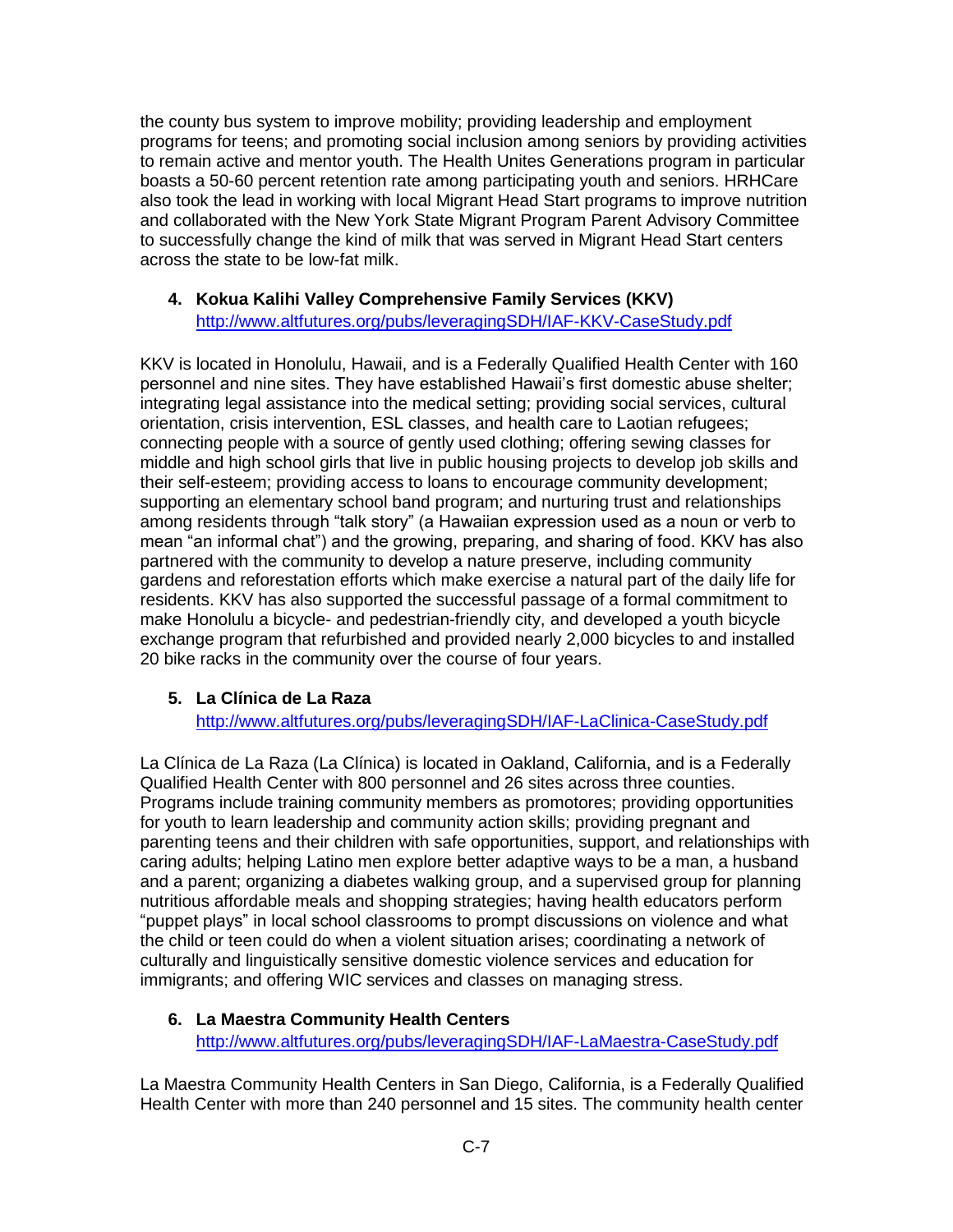particularly believes in tailored and educational programs such as financial, language, and environmental literacy classes as the basis for any social change and effective health care outcomes, but is also involved in a variety of SDH efforts such as providing referrals and educational programs for first-time home buyers, promoting childhood literacy and offering childcare, creating a community garden, operating a food pantry, collaborating to organize a farmers' market, and developing an emergency and disaster plan in collaboration with other first-responders in the community. La Maestra also provides micro-enterprise assistance, job training and placement, and transitional housing.

### **7. Sea Mar Community Health Centers**

<http://www.altfutures.org/pubs/leveragingSDH/IAF-SeaMar-CaseStudy.pdf>

Sea Mar, which is located in Seattle, Washington, is a Federally Qualified Health Center and one of the largest community-based health providers in Washington, with more than 1,500 personnel and more than 60 diverse medical, dental, behavioral, and socialservice sites. Efforts include helping youth pursue healthy alternatives to risky behaviors, develop leadership skills, and attend college with the help of a Sea Mar scholarship; providing adequate, safe, and affordable housing; offering citizenship preparation assistance; providing child care and early childhood education, including the Reach Out and Read program; offering WIC services, operating a community kitchen, and providing food literacy, nutrition, and meal planning education; helping increase healthy menu options at a local restaurant and inspiring a similar initiative in a nearby town; providing opportunities for children and elderly residents to socialize and to learn from each other; supporting employment and academic achievement among adults, youth who are behind in school, and youth who have dropped out of high school; and helping residents advocate for healthy eating and active living opportunities.

#### **Fifteen examples of Place Matters projects:**

**1. Place Matters (Alameda County, CA Team)** <http://www.jointcenter.org/hpi/pages/alameda-county-ca-profile>

Among Alameda County's specific race/ethnic population groups, African Americans fare the poorest on most key measures of morbidity and mortality.

Team Objectives:

- Affordable Housing: An adequate supply of housing is constructed and preserved in proportion to demand, maintaining cultural, racial, and class diversity of the community. All housing is safe, habitable, and supports good health. No household resides in overcrowded conditions, is homeless, or spends more than 30 percent of monthly income on housing.
- Education: All school-aged youth have access to a quality education that prepares them to be productive members of the community, provides a safe and stimulating learning environment, and prepares them to achieve their goals. Schools expect and ensure that all students graduate. Life-long learning opportunities are accessible to all residents.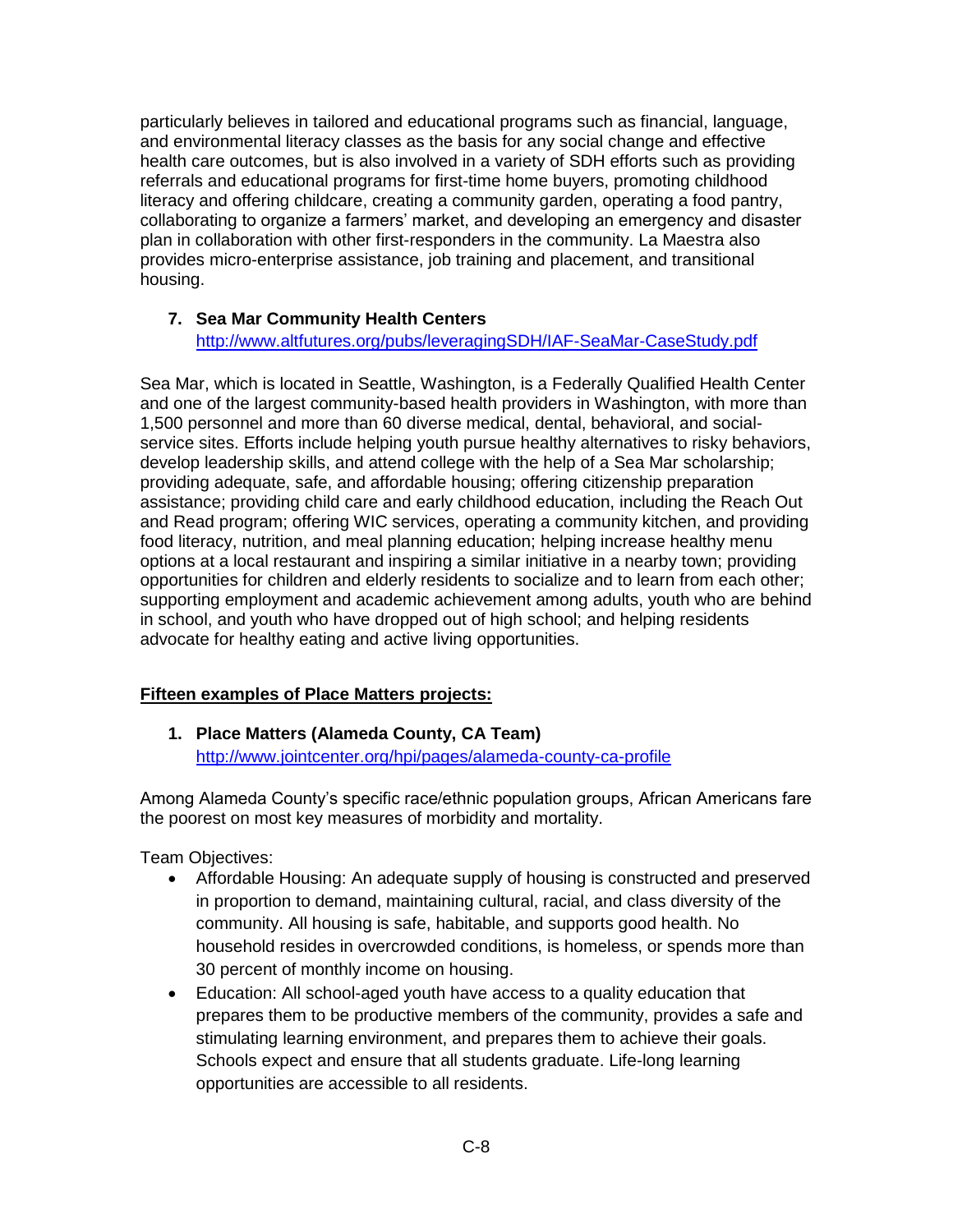- Economic Development: All residents have access to high quality, living wage, local employment opportunities that provide healthy, safe, and meaningful work, so as to increase income and wealth equity.
- Incarceration: Institutional racism is addressed by all aspects of the criminal justice system. Alternatives to incarceration and evidence-based models are in place to address the underlying causes of crime and reduce the incidence of incarceration as a solution to social problems.
- Land Use: All residents live in communities where the air, soil, and water are clean and provide the conditions for good health. All residents have access to health promoting goods and services. Communities are designed to encourage social cohesion, through central meeting places and celebrate neighborhood identity. Jobs, affordable housing and transit are co-located when possible and healthy. Communities are designed to promote and support safe walking and biking, to provide access to quality affordable food, and to avoid disproportionate concentration of businesses that influence health negatively.
- Transportation: Citizens are easily able to go about their daily lives utilizing transportation systems that are accessible from their home and work and that are affordable. All public transit systems run on-time with well-maintained vehicles and shelters.

# **2. Place Matters (Baltimore, MD Team)**

<http://www.jointcenter.org/hpi/pages/baltimore-city-md-profile>

Limited availability and unequal access to housing and educational resources over a sustained period of time have become systemic and not only obstructed quality of life opportunities for the children, youth and families of Baltimore City, but have led to institutional practices which create inequitable outcomes in housing and education that manifest in preventable "excess" death and disease. This team hopes to develop polices and the institutional transformation necessary to eliminate systemic and historical impacts of racism and its effects on housing and education differentials in Baltimore.

## **3. Place Matters (Boston, MA Team)**

<http://www.jointcenter.org/hpi/pages/boston-ma-profile>

This team is focused on changing policy and practice within the systems that shape the health of our communities, such as: education, criminal justice, employment, housing, land use, and food systems.

- Prioritizing Health Equity
- Develop action plan to address health inequities in Boston
- Establish training center to expand health equity strategies across Boston and New England
- Raising Public Awareness
- Develop a city-wide Health Equity Campaign
- Legislative, Policy and Advocacy Development Data Collection
- Regulation Analyze hospital and health center data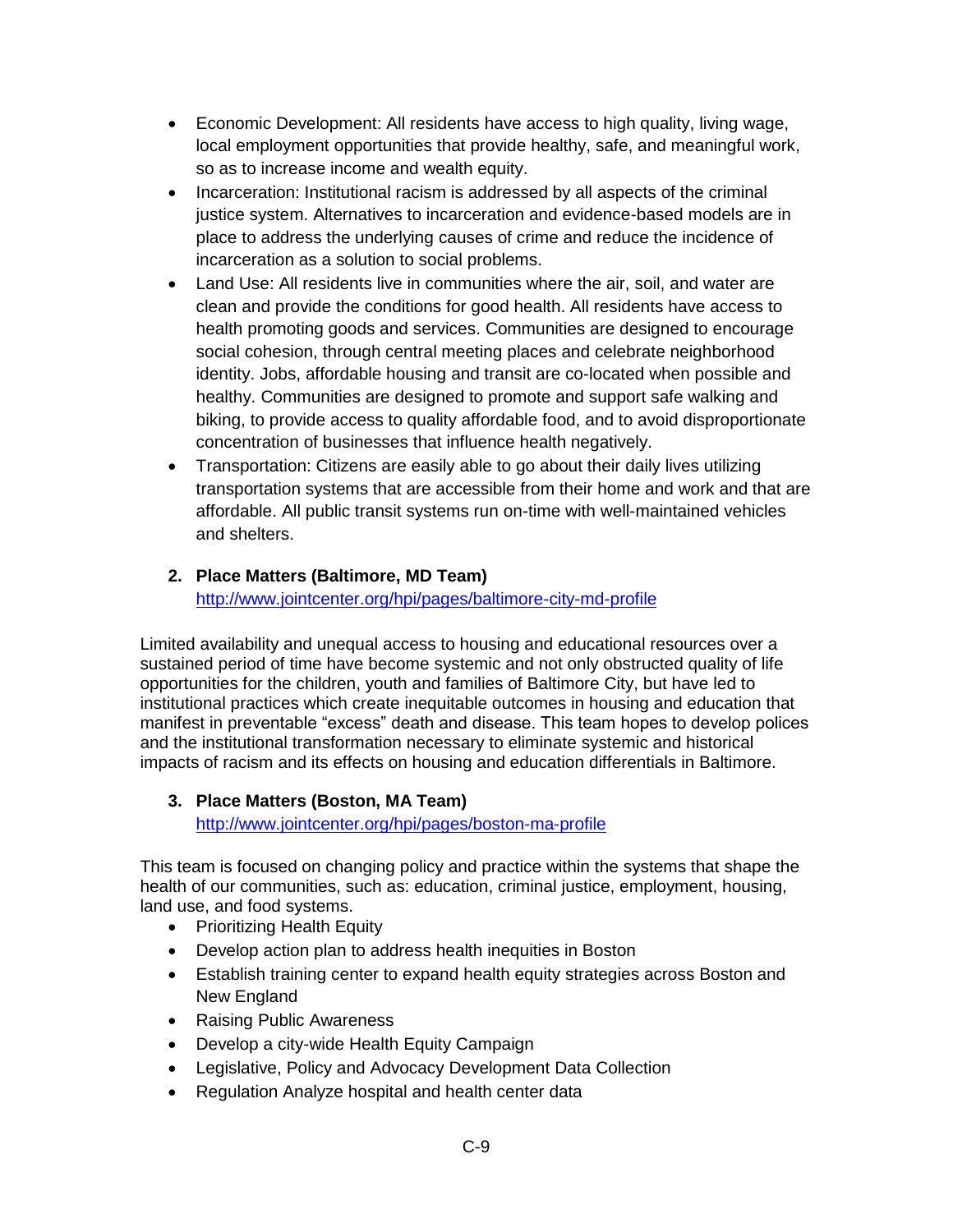- Establish a Health Equity
- Committee to review data and develop recommendations
- Train all Boston CHCs in the collection of data
- BPHC Anti-Racism Work
- Establish an Anti-Racism Advisory Committee
- Establish recommendations for policy, systems and process changes BPHC Health Equity Grants
- Continue to fund equity grants to community-based, faith-based and health organizations in Boston around top funding priority areas: Neighborhood Investment, Building Health Equity, Patient Education and Navigation, Workforce Diversity and Chronic Disease Prevention and Intervention.
- BPHC Health Equity Training Center
- Grantees receiving comprehensive training (undoing-racism, cultural competency, social determinants of health, and health equity)

### **4. Place Matters (Cook County, IL Team)**

<http://www.jointcenter.org/hpi/pages/cook-county-il-profile>

Food justice is the policy reform focus for the Cook County Place Matters team. Food deserts are communities with limited access to markets or may be served only by fast food restaurants and convenience stores that offer few healthy, affordable food options. This environment negatively impacts communities of low incomes and race resulting in premature mortality, cardiovascular disease, diabetes, and cancer deaths to obesity and hypertension. There is documented disparity in the health outcomes and high mortality for African-American women in the Chicago area.

Team Objectives and Actions

- To develop a comprehensive system of care management that addresses the fragmentation of health and social services and resources for African American women.
- To increase the survival rate of African American women diagnosed with breast cancer.
- To address the impact of Food Deserts on health disparities in South Suburban Cook County.
- To develop fund raising and grant development strategies to support activities for breast cancer and Food Desert activities.
- **5. Place Matters (Cuyahoga County, OH Team)** <http://www.jointcenter.org/hpi/pages/cuyahoga-county-oh-profile>

East Cleveland, with a land area of about three (3) square miles and a 2000 U.S. Census population of 27, 217, is one of the most densely settled communities in Cuyahoga County, Ohio. The city has a poverty rate of 32%. In 2000, 17% of all housing units were vacant. Heart disease mortality rates are higher in East Cleveland (355/100,000) compared to the county and the nation (10% and 32% higher respectively)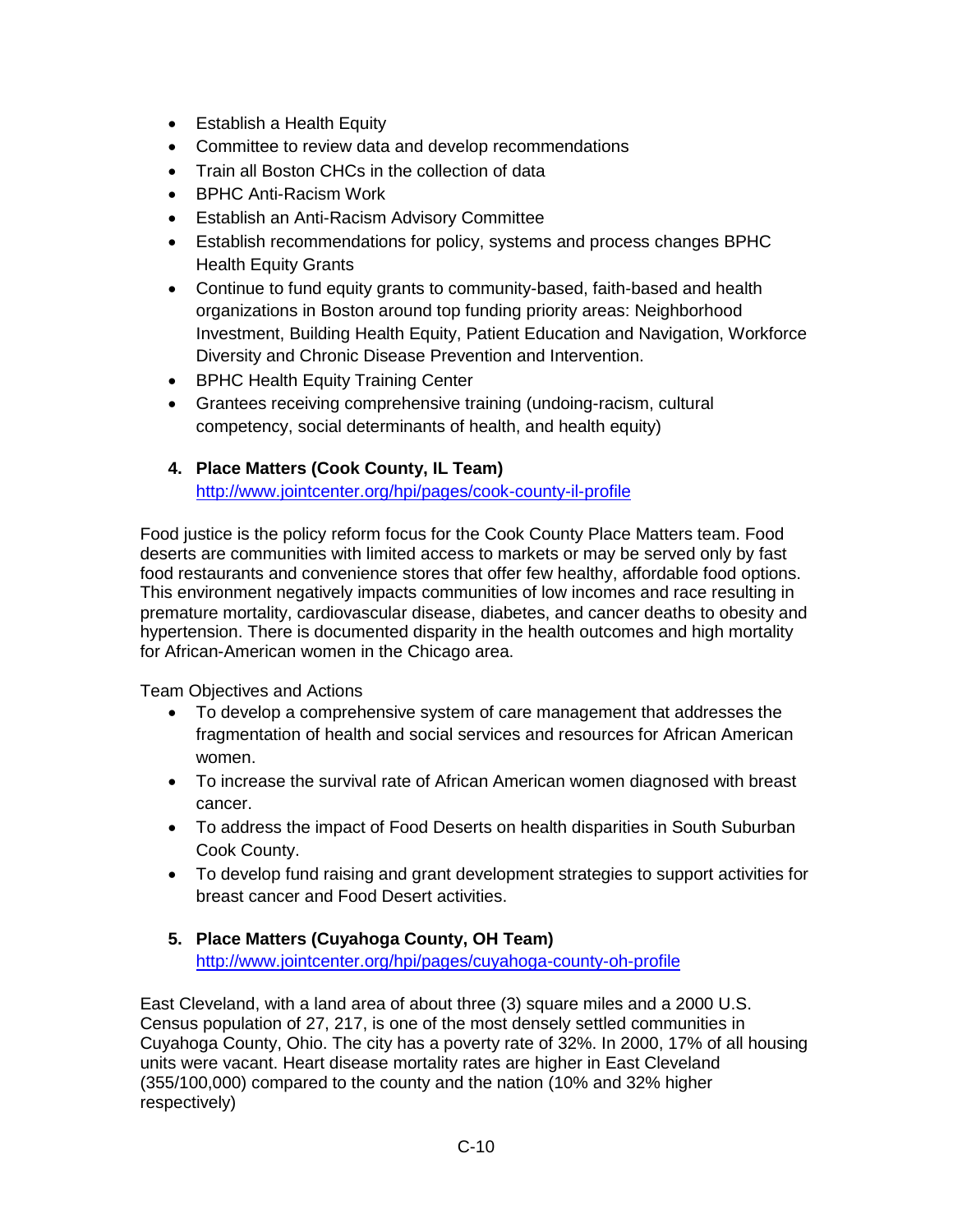Team Objectives

- Collaborate with the Health and Development Committee in developing a strategic plan to incorporate health into land use policies in East Cleveland.
- Establish or enhance opportunities for cardiovascular health promotion in East Cleveland linked to new land use policies.
- Establish a Dugway Brook Watershed subcommittee, which focuses on building support for the preservation and improvement of water quality, land use, and habitat.
- **6. Place Matters (Jefferson County, AL Team)** <http://www.jointcenter.org/hpi/pages/jefferson-county-al-profile>

Alabama leads the nation in chronic diseases and conditions linked to premature death, disability, decreased productivity, and soaring health-care costs. Efforts to ensure quality education, opportunities for employment, safe neighborhoods, healthy food access, transportation, adequate housing, and clean environments are needed. Our work seeks to improve the social determinants of health by: (1) informing and illuminating public policy debates via research, analysis, and information dissemination, (2) building capacity of community leaders, and (3) facilitating community action planning and implementation. Jefferson County Place Matters is involved in a number of efforts to improve health and quality of life for all residents, including, but not limited to, increasing access to affordable, healthy foods in underserved communities, developing communitylevel strategies that promote active living through improved land use and access to parks and recreational facilities, and aggressively monitoring and promoting laws aimed at preventing environmental degradation and safeguarding public health.

## **7. Place Matters (Marlboro County, SC Team)**

<http://www.jointcenter.org/hpi/pages/marlboro-county-sc-profile>

The Marlboro County Inter-Agency is a non-profit organization with a 35-agency membership and houses the Marlboro County, South Carolina Place Matters Team. The team has targeted action to be taken in the following two areas:

- Gather ER use trend data and bring together the lead partners in a collaborative initiative to develop a plan to improve access to primary health and mental health care and medical homes; and (2)
- Gather high school graduation rate trend data and bring together the lead partners in a collaborative initiative to develop a five- year plan to provide more constructive after-school activities, reduce expulsion and suspension rates, and increase graduation rates.
- **8. Place Matters (Martin Luther King Jr. County, WA Team)** <http://www.jointcenter.org/hpi/pages/martin-luther-king-jr-county-wa-profile>

In King County, there are racial inequities in well-being that are influenced by such factors as: institutionalized racism, income, access to living-wage jobs, access to education and resource-rich schools, neighborhoods and access to safe, affordable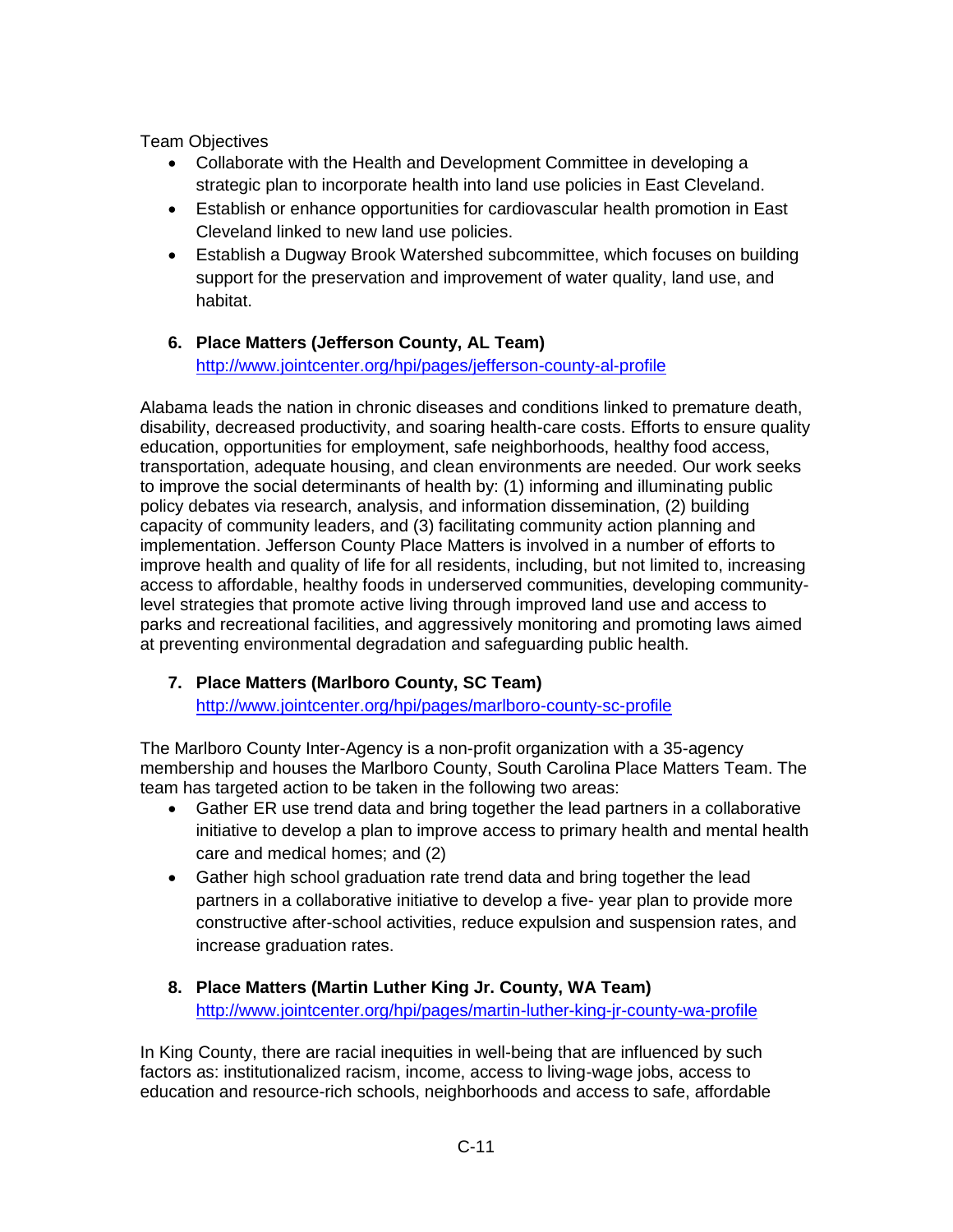housing, and criminal justice involvement. Racism and inequities in income, educational attainment, housing, and criminal justice involvement result in health disparities. The team seeks to increase the capacity of King County departments to identify actions that will increase health and well-being and decrease inequities by developing an EIR tool. With this tool, new and existing King County programs, initiatives and policies can be assessed for their impact on equity. They also want to give communities a role in the decision making within the county, by enhancing existing efforts to involve the community and work with local communities to partner with county staff and others to address their issues of concern.

### **9. Place Matters (Mid-Mississippi Delta, MS Team)**

<http://www.jointcenter.org/hpi/pages/mid-mississippi-delta-ms-profile>

Citizens of the MMD counties have a disproportionate share of obesity. In Washington County, the adult obesity rate is 38%. Race, disparity, poverty and limited access to available health services are the major social determinants contributing to this high obesity rate. Obesity leads to increased incidences of Diabetes, Hypertension, Heart disease, Asthma and Osteoarthritis. The goal of our project is to help citizens overcome the poor health status resulting from inactivity, improper nutrition and negative social determinants of health with short term and long term solutions/strategies.

Team Objectives

- Implement policy through legislation to require bike paths, walking trails, playgrounds and sidewalks in any new subdivision.
- Implement strategies to market community gardens resulting in increased access to healthy food choices, decreased dependence on unhealthy food outlets and increased community participation in physical activity.
- Decrease incidence of obesity in the counties by strategically marketing "healthy environment leads to a healthy community", thus changing the mindset of the citizens to make positive lifestyle choices.

### **10. Place Matters (Orleans Parish, LA Team)** <http://www.jointcenter.org/hpi/pages/orleans-parish-la-profile>

Many of the current social challenges in New Orleans have resulted from the erosion of family and social support networks in the wake of the flood. Youth are lacking safe places to live and play, environments that are conducive to learning, and positive outlets for social development. The community is interested in building these resources back up as part of re-development efforts. Policy recommendations include ways to keep children in school and out of prison, provide opportunities for those who have been incarcerated, address mental health needs of youth and families, and develop student centric policies.

### **11. Place Matters (Prince George's County, MD Team)**

<http://www.jointcenter.org/hpi/pages/prince-georges-county-md-profile>

Prince George's County ranks significantly higher than the Maryland average for many rates of mortality, morbidity, and prevalence of chronic diseases. 69% of County residents are overweight or obese with 48% of children being overweight or obese.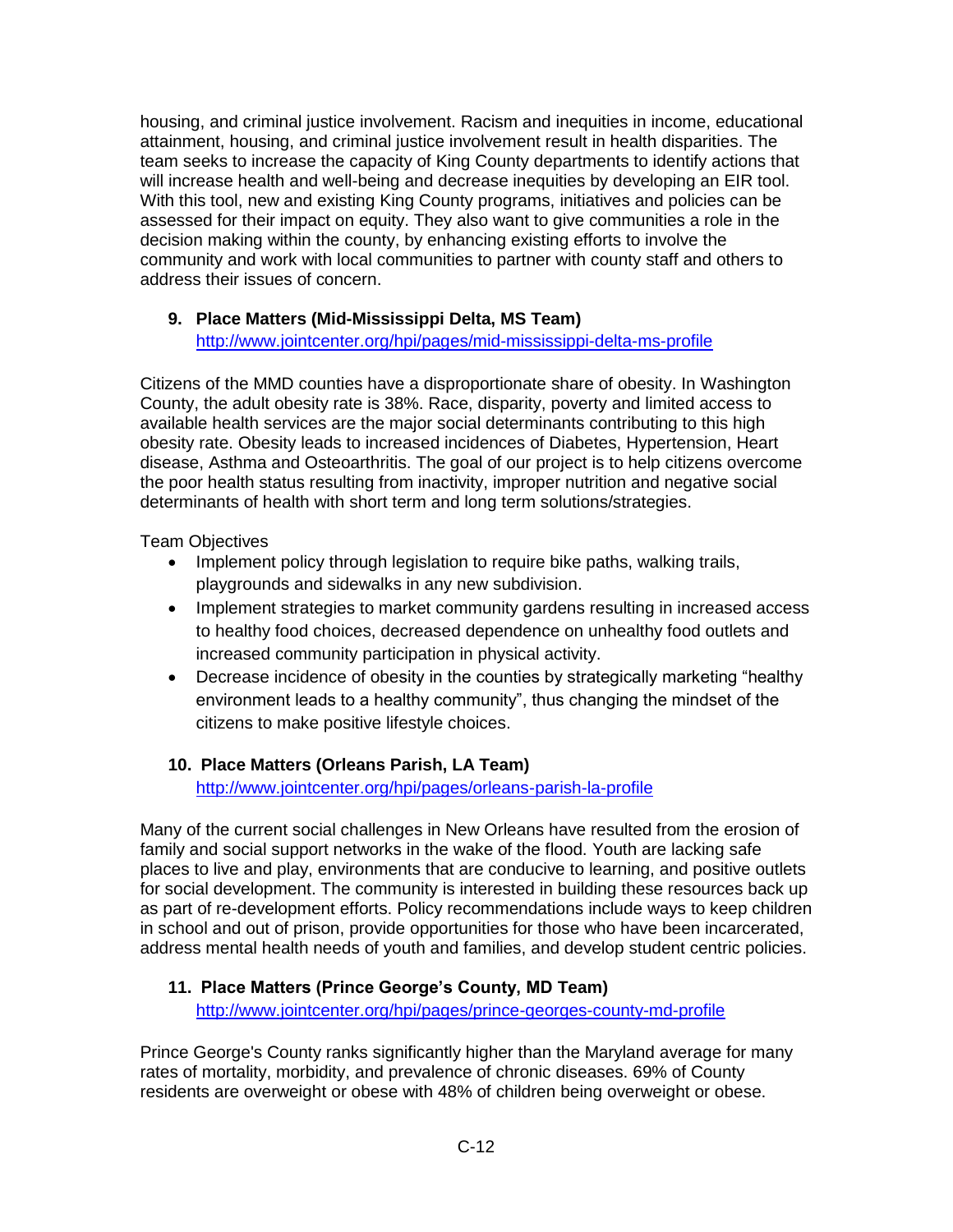Prince George's County has the second highest adjusted death rate from heart disease in Maryland: 280.4 per 100,000, while the state average is 252.8. For African Americans in Prince George's County the death rate from heart disease is 338.4 per 100,000, while for Whites it is 228.7.

Team Objectives

- Foster collaboration between public schools and parks /recreation to institute a daily after-school program geared toward increasing physical activity and healthy eating.
- Establish a food policy council that will address food access and reducing food deserts.
- Gather and research evidence-based and promising practices in land-use and zoning that will improve the built environment in places with high rates of chronic disease.
- Create Policy Development and Community Implementation teams that connect policy to practice and provide a place for building community leadership capacity.
- Enhance sustainable leadership opportunities, especially for youth and people in the community that have historically had less access to such opportunities.

### **12. Place Matters (San Joaquin Valley, CA Team)**

<http://www.jointcenter.org/hpi/pages/san-joaquin-valley-ca-profile>

Residents of rural areas made up just 21% of the U.S. population in 2004, 58% of all traffic fatalities were the result of accidents in rural areas. Racial and ethnic minorities are disproportionately killed in MVAs, compared with non-Latino whites. Latinos, for whom MVAs are the fifth leading cause of death for all age groups. San Joaquin Valley MVAs occur at a higher rate in rural areas, and Latinos account for almost half of the region's fatalities. The team plans to conduct qualitative research on the social determinants of rural MVAs in the SJV in two rural local communities. This research will be done in two counties and will include community forums, focus groups, interviews, and a Photo Voice project. A pilot project in these communities will be used to develop an efficient model for raising awareness, training, and empowering rural communities to become not only safer drivers, but advocates for health equity as well. The pilot project will include an evaluation component (both of dissemination efforts and of project activities) and will utilize a regional task force and community advocacy groups made up of individuals from community-based organizations and community residents. The results of the networking, evaluation, and research done in the pilot project will be implemented in each of the eight valley counties, using pilot project participants to train residents of other rural communities.

# **13. Place Matters (South Delta, MA Team)**

<http://www.jointcenter.org/hpi/pages/south-delta-ms-profile>

The Mississippi Delta leads the nation in hypertension, diabetes and the deadly consequences of those chronic diseases. Obesity and its roots—consist of a lack of exercise and poor diet—which are major underlying causes of hypertension and diabetes. Mississippi leads the nation in obesity. The South Delta Team will address the social determinants of obesity and chronic disease in our community. Through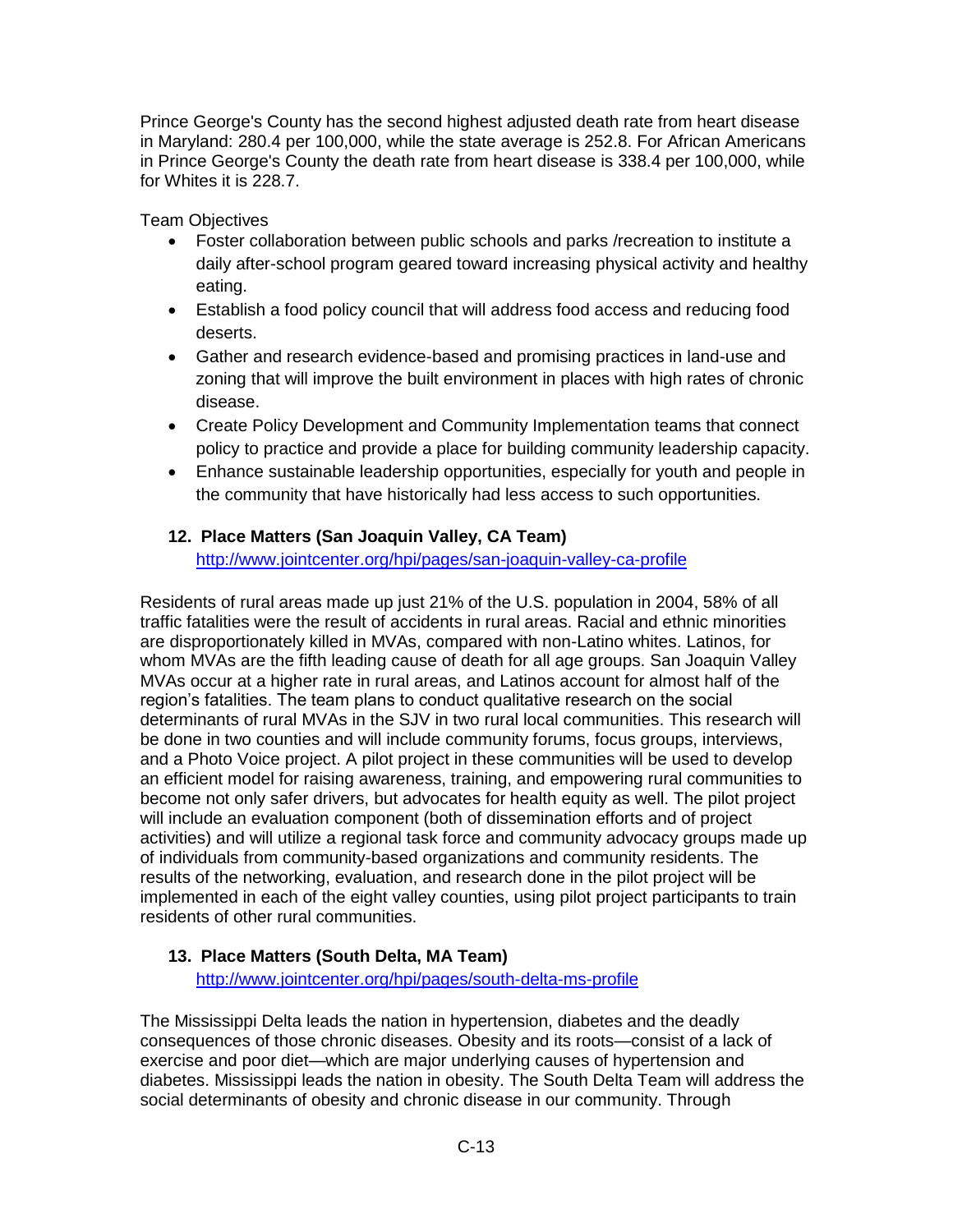community forums and programs that address lifestyles, we are increasing awareness of the problem and its potential solution. We are working on improving access to healthy foods and opportunities for exercise in our communities. As we develop partners in the community through these efforts, we are beginning to network with others in the state and the nation to empower our community to address the policies and social and economic conditions that must be changed to bring about health equity here.

### **14. Place Matters (Washington, DC Team)**

<http://www.jointcenter.org/hpi/pages/washington-dc-profile>

The DC Place Matters Team is focused on creating a community-driven Culture of Wellness. This focus was bolstered by data emphasizing the particular dangers faced by District residents from the prevalence of obesity, and its role in the many chronic health conditions they faced, especially diabetes, hypertension, asthma, various cardiovascular challenges, and cancers. The DC team is committed to ensuring that the population, which has been most adversely impacted by poverty, joblessness, poor housing, and other social determinants, benefits from - rather than be replaced by - these changes ensuing from gentrification, the accompanying economic boom and other structural changes currently underway.

Team Objectives

- Build solidarity with community, seeing them as the most valuable resource.
- Create a collective consciousness around fundamental issues (ex: education, economic development, poverty, racism) through engaging all sectors in the development of policy.
- Ensure the equitable implementation of policies through accountability.

#### **15. Place Matters (Wayne County, MI Team)**

<http://www.jointcenter.org/hpi/pages/wayne-county-mi-profile>

The Wayne County Place Matters Team focuses its efforts on addressing issues of selfesteem/self- determination, social isolation, social perception of women, and racism. The goal is to improve preconception and inter-conception health and hence pregnancy outcomes in order to achieve the ultimate goal of reducing infant mortality and the disparities in infant mortality.

Team Objectives and Actions

- Distribution of White Paper to Stakeholders informing them of the problem. Have a committed group of Stakeholders that champion and/or implement strategies that increase self-assurance and self-reliance in women.
- Increased Community Dialogue on valuing womanhood and the value of improved preconception and inter conception health.
- Institutionalization of policies that value womanhood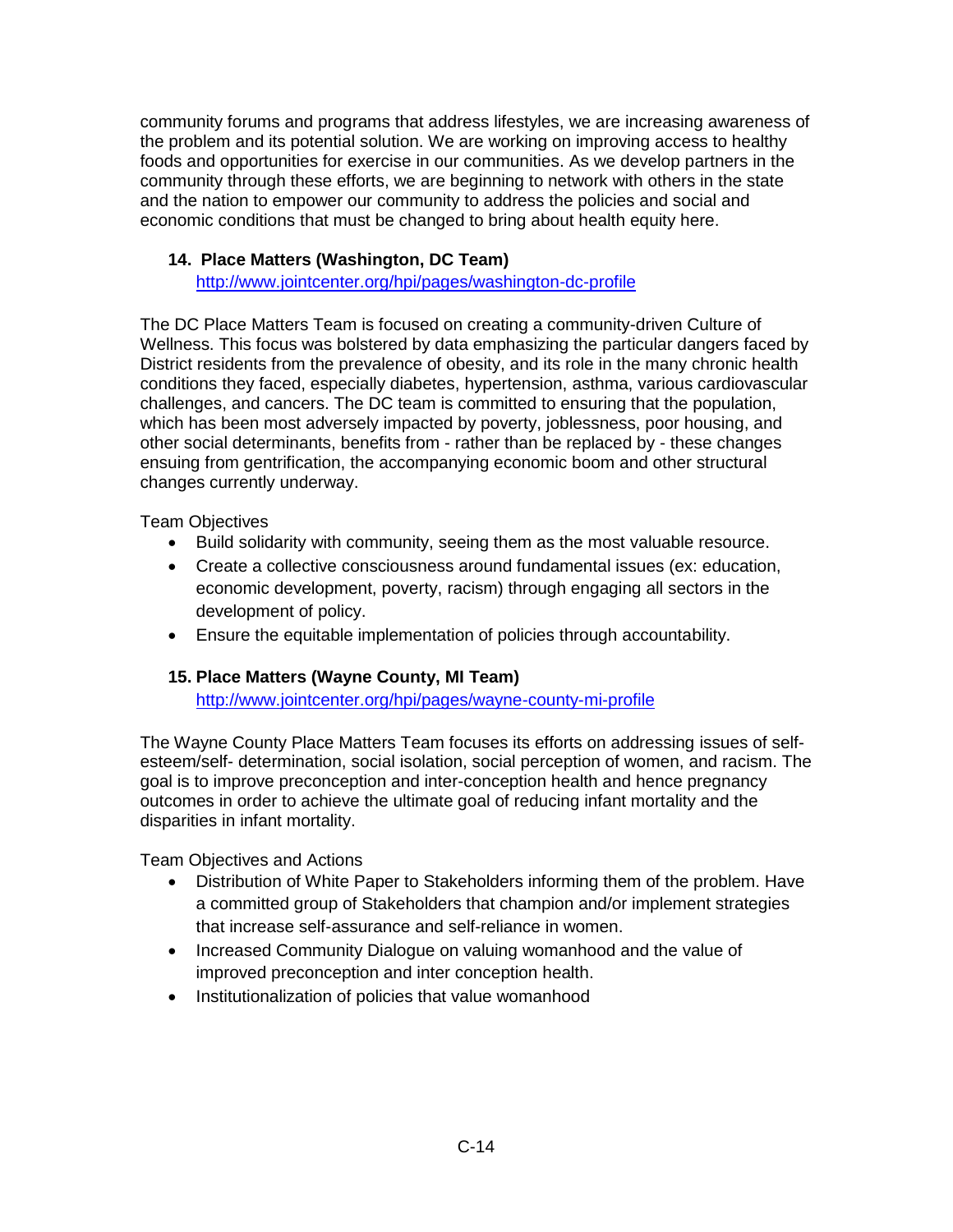### **Other Examples:**

### **1. Lead Awareness: North Philly Style**

<http://www.ncbi.nlm.nih.gov/pmc/articles/PMC3222230/>

This project was done in North Philadelphia, Pennsylvania. A community-developed and community-based demonstration/research project was implemented to address and prevent childhood lead poisoning. Interactive sessions were held for children in after school and camp settings with the aim to educate and create interest for parents. Parents were then invited to block parties and were given a standardized curriculum about the risk of lead as an environmental agent, in addition to incentives (t-shirts, bags, etc.) that promoted the same ideas. Interventions increased the number of children tested for lead and decreased lead blood levels compared to control groups in the study.

### **2. Harlem Children's Zone Project**

<http://www.hcz.org/about-us/the-hcz-project>

This is a non-profit organization located in Harlem, New York that provides free support for poverty stricken children and their families in the form of parenting workshops, a preschool program, three public charter schools, and child-oriented health programs. The aim is to keep children on track through college and into the job market by helping kids from an early age and creating an environment of goal oriented and supportive peers and adults to counteract "the street."

## **3. Harlem Children's Zone Asthma Initiative** [http://www.niehs.nih.gov/research/supported/dert/sphb/programs/justice/grantees](http://www.niehs.nih.gov/research/supported/dert/sphb/programs/justice/grantees/harlem/index.cfm) [/harlem/index.cfm](http://www.niehs.nih.gov/research/supported/dert/sphb/programs/justice/grantees/harlem/index.cfm) [http://www.niehs.nih.gov/research/supported/dert/sphb/programs/justice/highlight](http://www.niehs.nih.gov/research/supported/dert/sphb/programs/justice/highlights/index.cfm) [s/index.cfm](http://www.niehs.nih.gov/research/supported/dert/sphb/programs/justice/highlights/index.cfm)

This initiative uses a holistic approach to address the childhood epidemic in this community and monitors and analyzes the synergistic effects of multiple interventions. The aim is to assess the prevalence of asthma in children, enroll diagnosed children into the program, implement, monitor, and evaluate planned medical, environmental, educational, social interventions for each child enrolled in the HCZAI regardless of the severity of the disease, and develop a community-wide educational campaign. To date, preliminary results underscore a childhood asthma crisis in Central Harlem with 25% (N = 314 of 1,260) of parents indicated that their child has asthma as compared to commonly reported national rates of 5 to 7 percent. This project has increased awareness about asthma in Central Harlem community. HCZAI was also invited to discuss the Asthma Initiative and the New York City asthma epidemic on WNYC's Brian Lehrer radio show.

### **4. River Ambassador's Program** [http://www.uml.edu/News/press](http://www.uml.edu/News/press-releases/2007/river_ambassadors_program_hon.aspx)[releases/2007/river\\_ambassadors\\_program\\_hon.aspx](http://www.uml.edu/News/press-releases/2007/river_ambassadors_program_hon.aspx)

The River Ambassador's program, sponsored by UMass Lowell's Center for Family, Work and Community, was an environmentally focused volunteer youth program